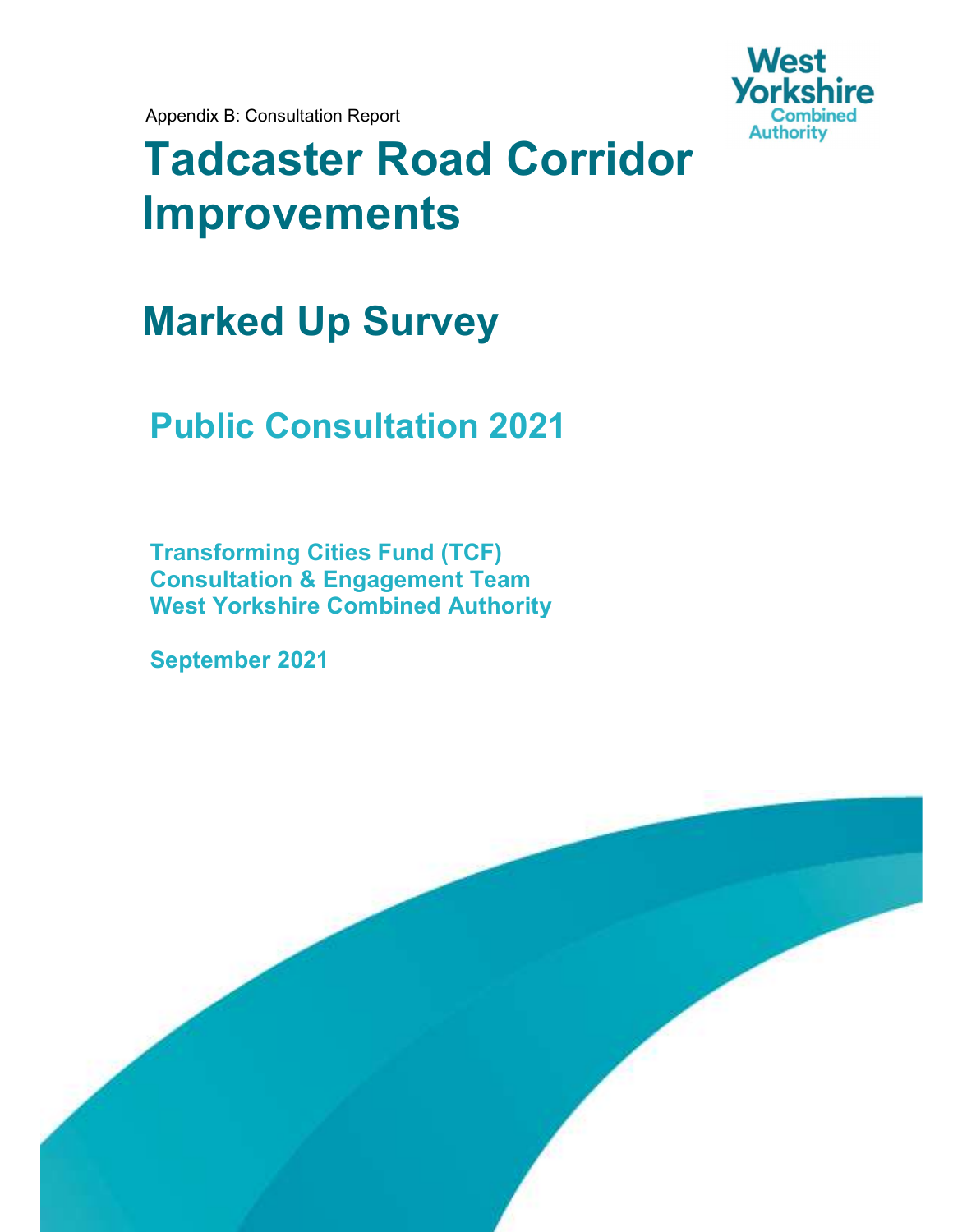## Your travel habits and perceptions

Q1: Data is collected by the West Yorkshire Combined Authority and processed on behalf of City of York in accordance with the Data Protection Act 2018. The data collected will be held only for the duration of the project. Please view our privacy notice here. 

#### $(n = 510)$

#### Q2: Please tell us the reason why you travel along the Tadcaster Road?

 $(n = 507)$ 

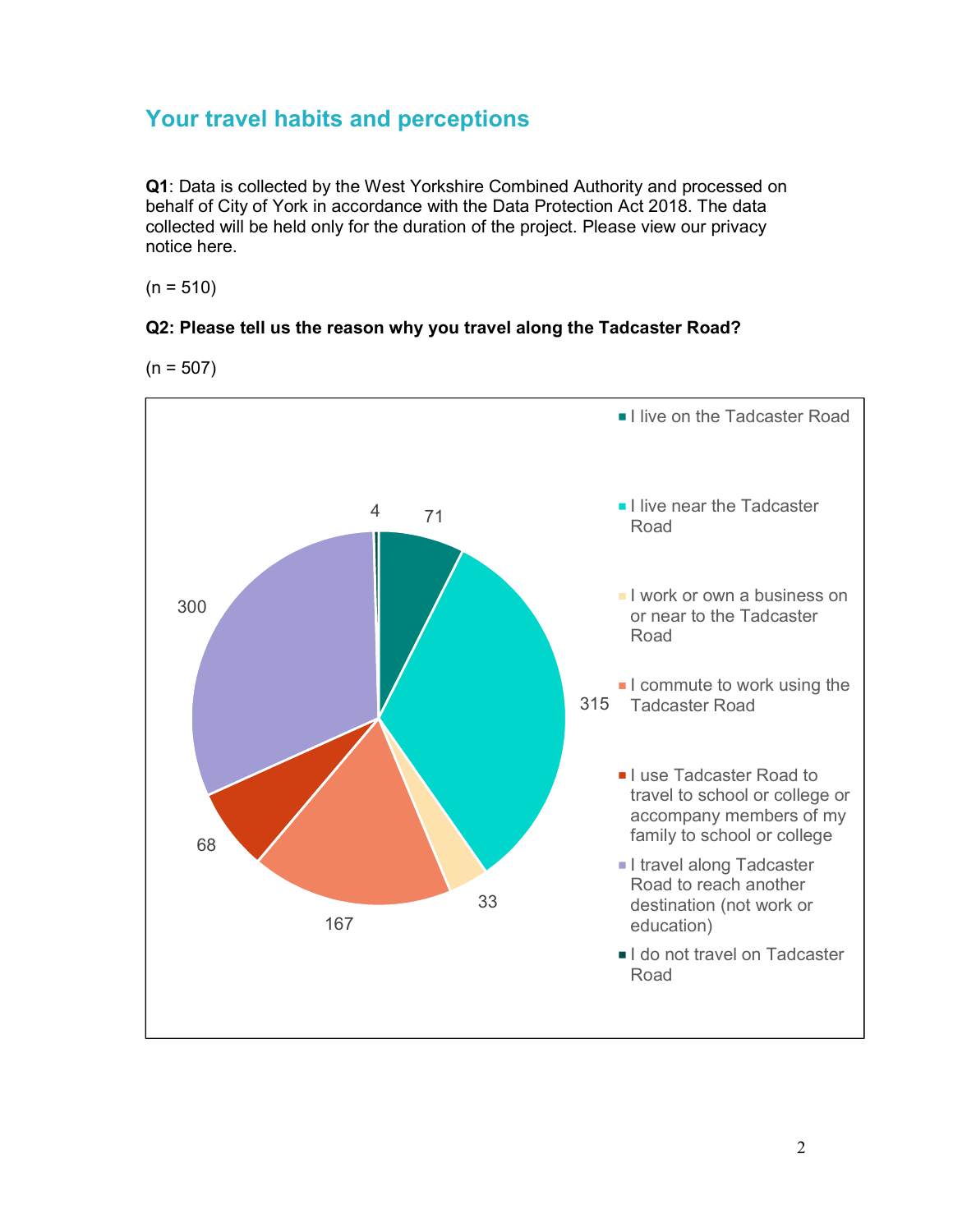Q3. How often do you travel on the Tadcaster Road? Please tell us first how often you travelled along the Tadcaster Road prior to the start of the Covid-19 pandemic (before March 2020) and then please tell us how often you travelled along Tadcaster Road recently (over the last 4 weeks).



 $(n = 507)$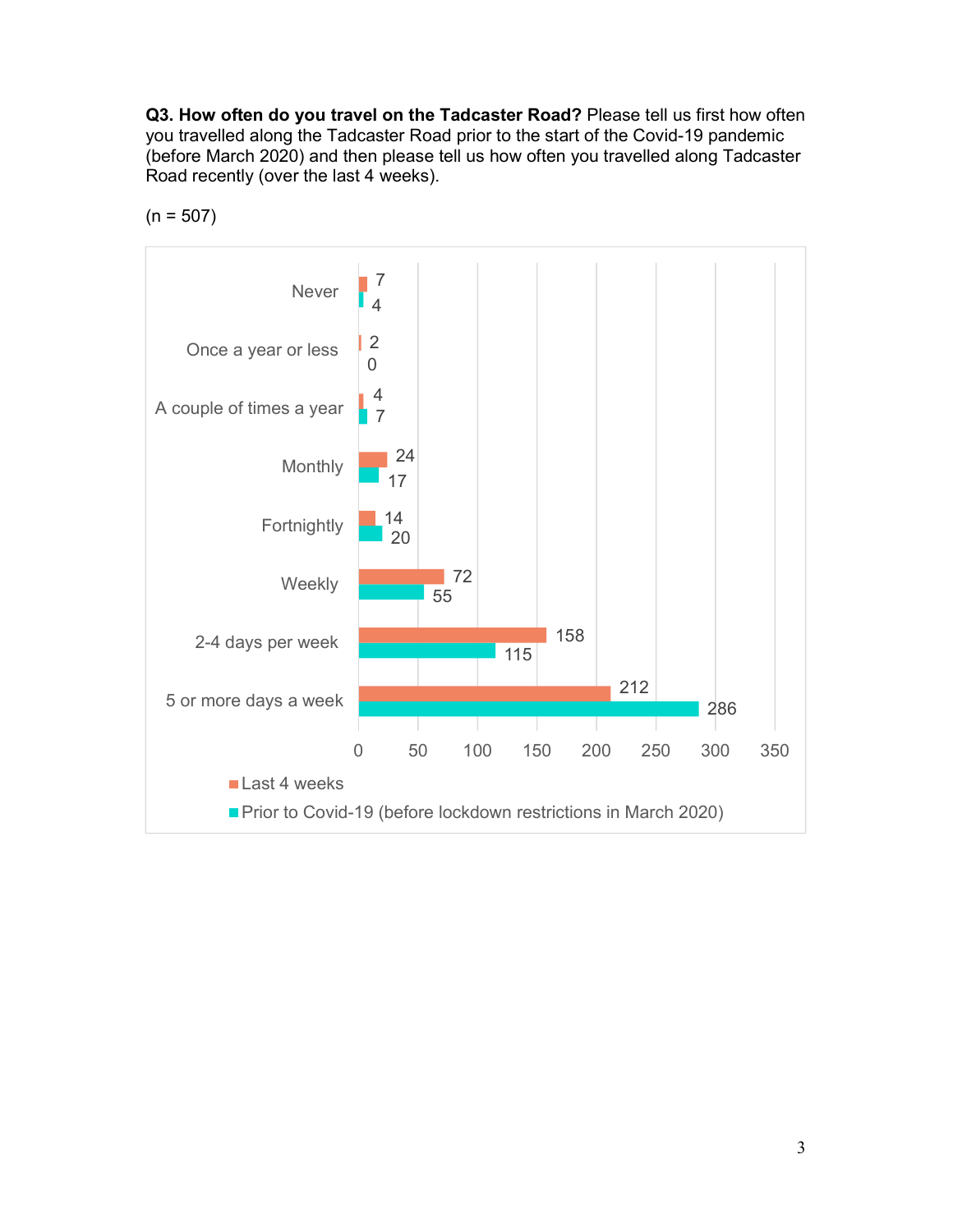Q4. By what main method of transport do you travel on the Tadcaster Road? Please tell us your main method of transport along the Tadcaster Road prior to the start of the Covid-19 pandemic (before March 2020), and then please tell us your

main method of transport along Tadcaster Road recently (over the last 4 weeks).



 $(n = 496)$ 

**Other:**  $n = 165$  text responses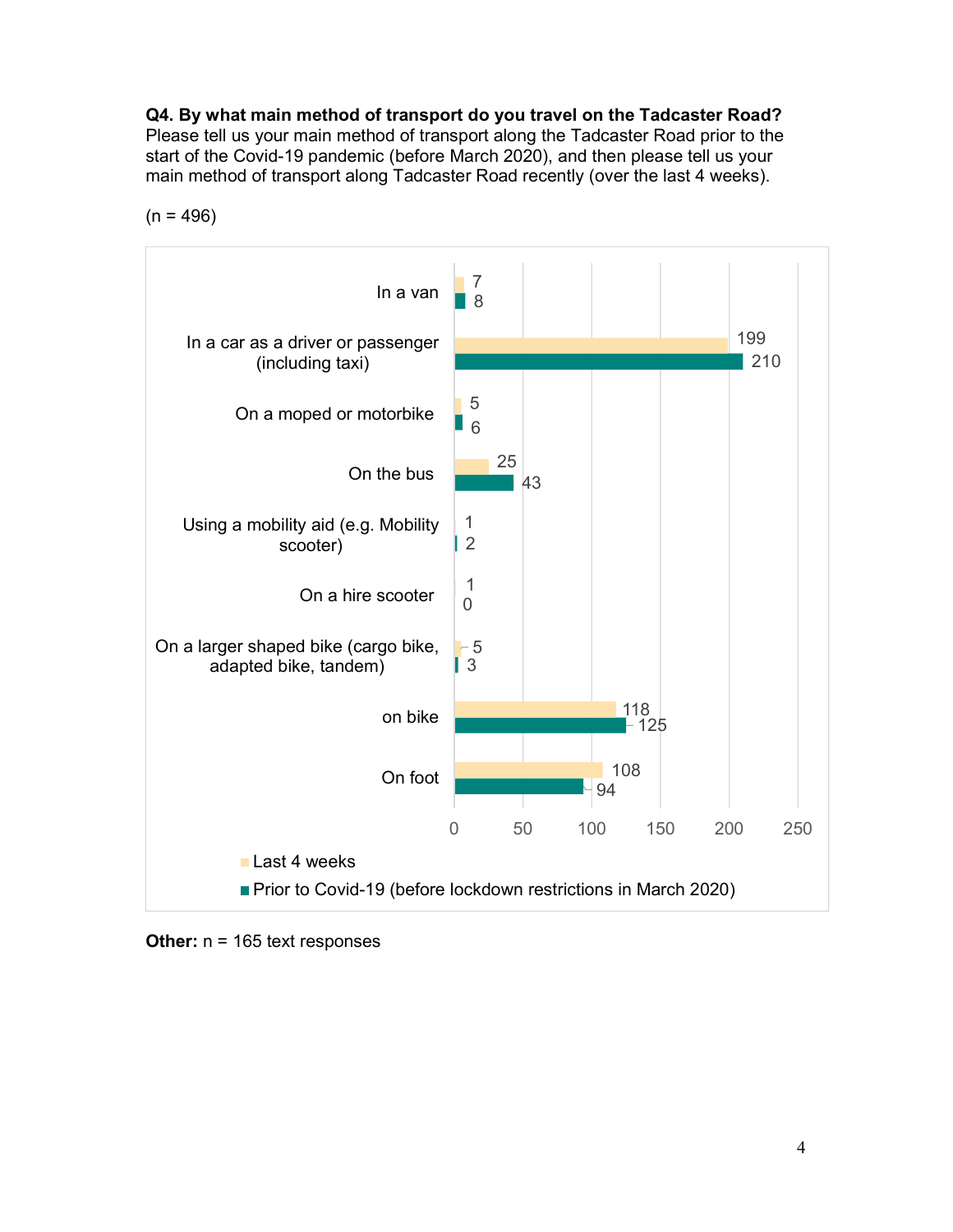## Responses on the proposals

Q6. Please tell us which of the following do you think are the three most important areas for the Council to improve on the Tadcaster Road? Please tick the three most important to you:

 $(n = 493)$ 



#### Please tell us if you have another area of importance not listed above:

| <u>l T</u> heme                                          | <b>Amount</b> |
|----------------------------------------------------------|---------------|
| Create a footbridge/underpass                            |               |
| Reduce traffic/improve traffic flow                      |               |
| General safety concerns                                  |               |
| Disagree with plans/general negative comments/not needed | 3             |
| Speeding measures                                        | 3             |
| Improve paths/roads                                      | 3             |
| Reduce noise                                             | З             |

n = 183 text responses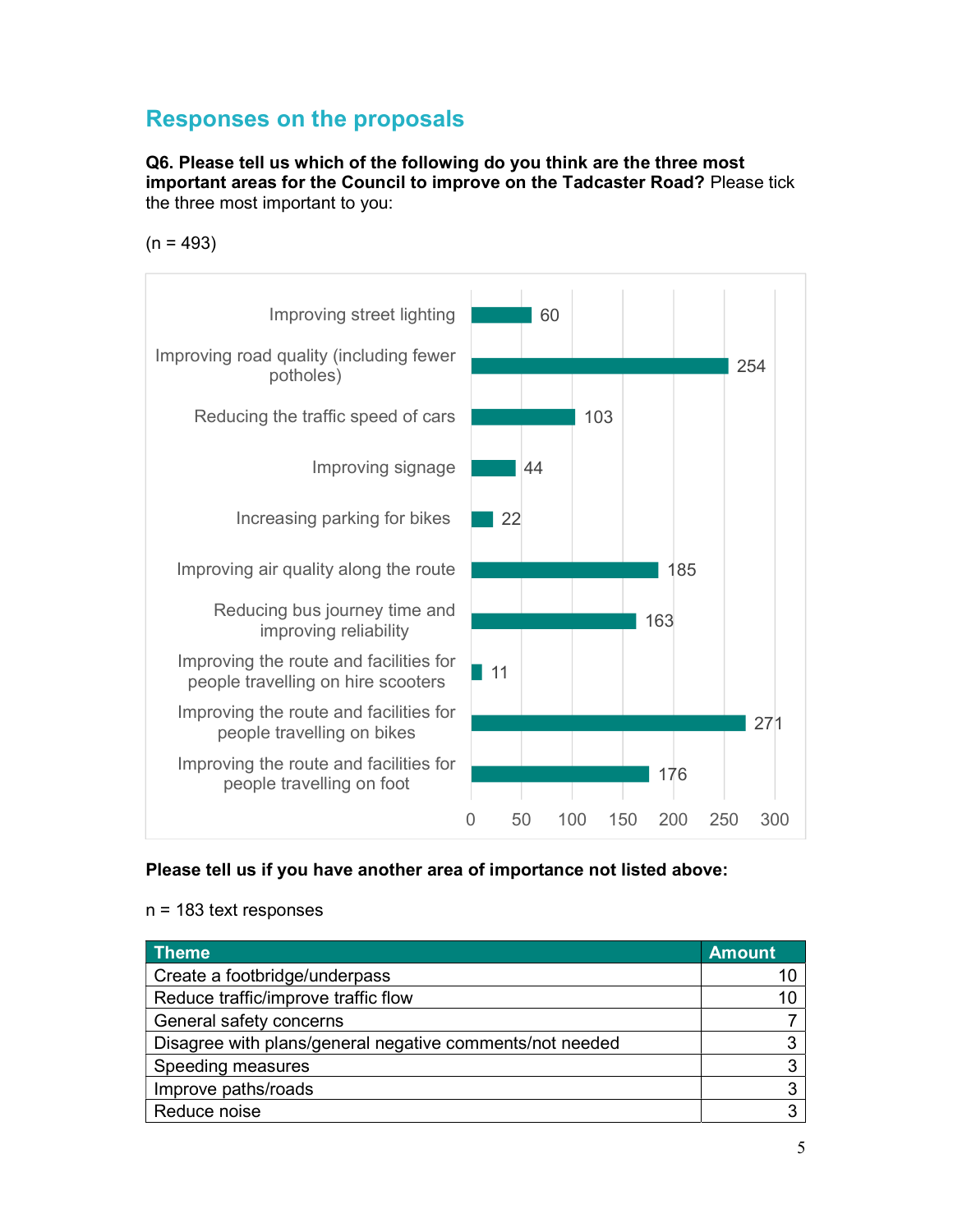| <b>Better maintained</b>                             | 3              |
|------------------------------------------------------|----------------|
| Increase speeds limits                               | 3              |
| Against bus lanes/bus priority                       | 2              |
| Comments about greenspace                            | $\overline{2}$ |
| In favour of improved crossings/traffic signals      |                |
| In favour of shared cyclist/pedestrian space         |                |
| Changes will make traffic worse/increase travel time |                |
| Disagree with traffic lights/crossings               |                |
| <b>Favour of motorists</b>                           |                |
| Comments about the consultation                      |                |
| Consider all modes of transport                      |                |
| Priority for cyclists and pedestrians                |                |
| Further questions                                    |                |
| Consider accessibility/inclusivity                   |                |
| Parking concerns                                     |                |
| Comments about users of the road                     |                |
| Prefer not to walk                                   |                |
| Better provisions for runners/joggers                |                |
| Reduce air pollution                                 |                |

Q8: Please tell us which of the following sections you would like to comment on? Tick all the sections you'd like to comment on:

 $(n = 452)$ 

| <b>Section</b>                      | Amount |
|-------------------------------------|--------|
| A1: Dalton Terrace                  | 231    |
| A2: Tadcaster Road/Knavesmire Road  | 236    |
| A3: Pulleyn Drive                   | 176    |
| A4: Nelson's Lane                   | 186    |
| A5: Ainsty Grove to St Helen's Road | 193    |
| A6: Slingsby Shops                  | 169    |
| A7: The Horseshoe                   | 179    |
| A8: Moor Lane roundabout            | 216    |
| A9: York College                    | 212    |

## A1 - Dalton Terrace

Q9: Our ambition is to provide a continuous cycling and walking route from Askham Bar to York City Centre, and to improve bus reliability. This is to make it easier and safer for people to travel on foot, by bike, or by bus along Tadcaster Road.

To achieve our ambition at the area near Dalton Terrace (Diagram A1), we are proposing the following – please tell us how much you agree or disagree?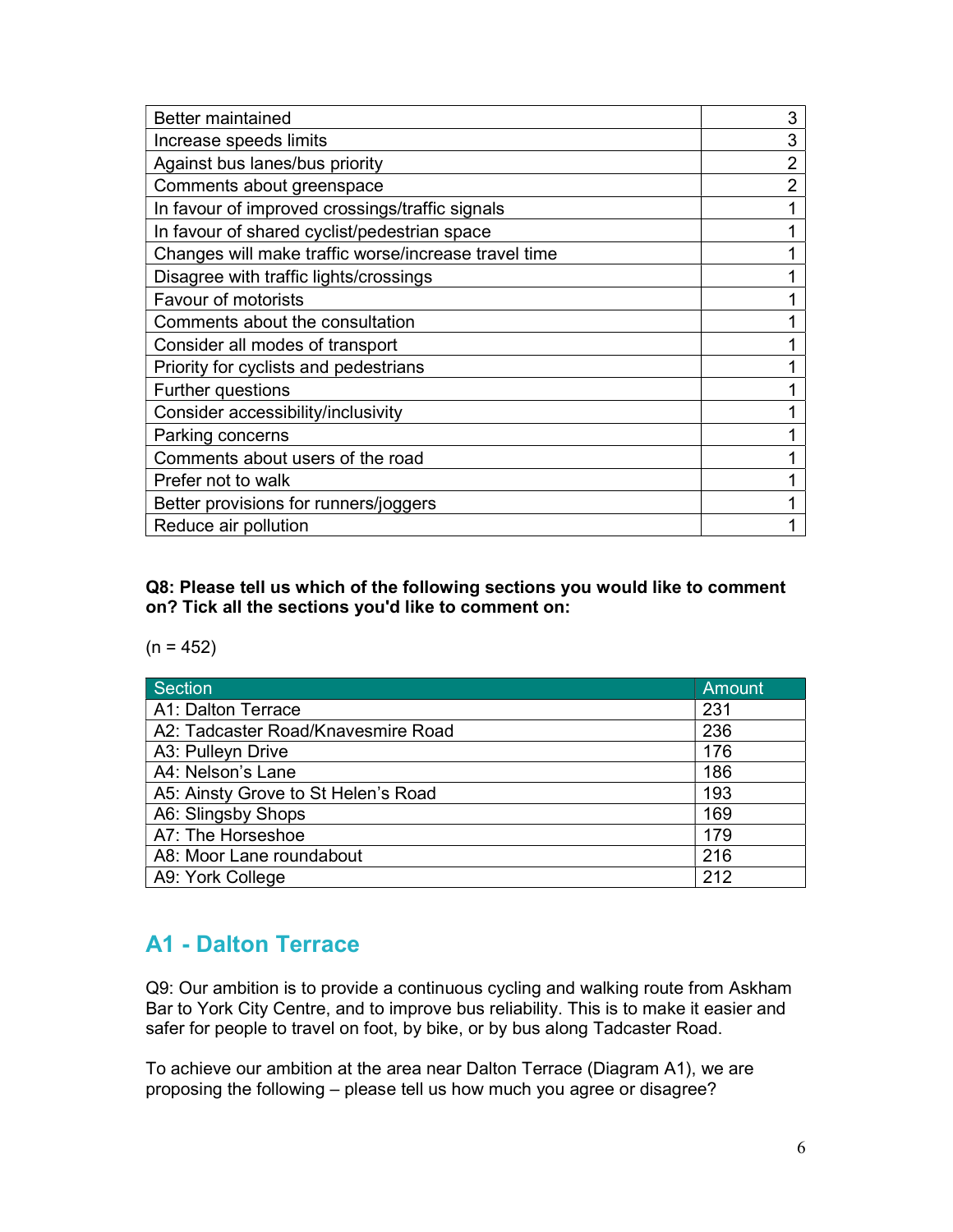$(n = 225)$ 

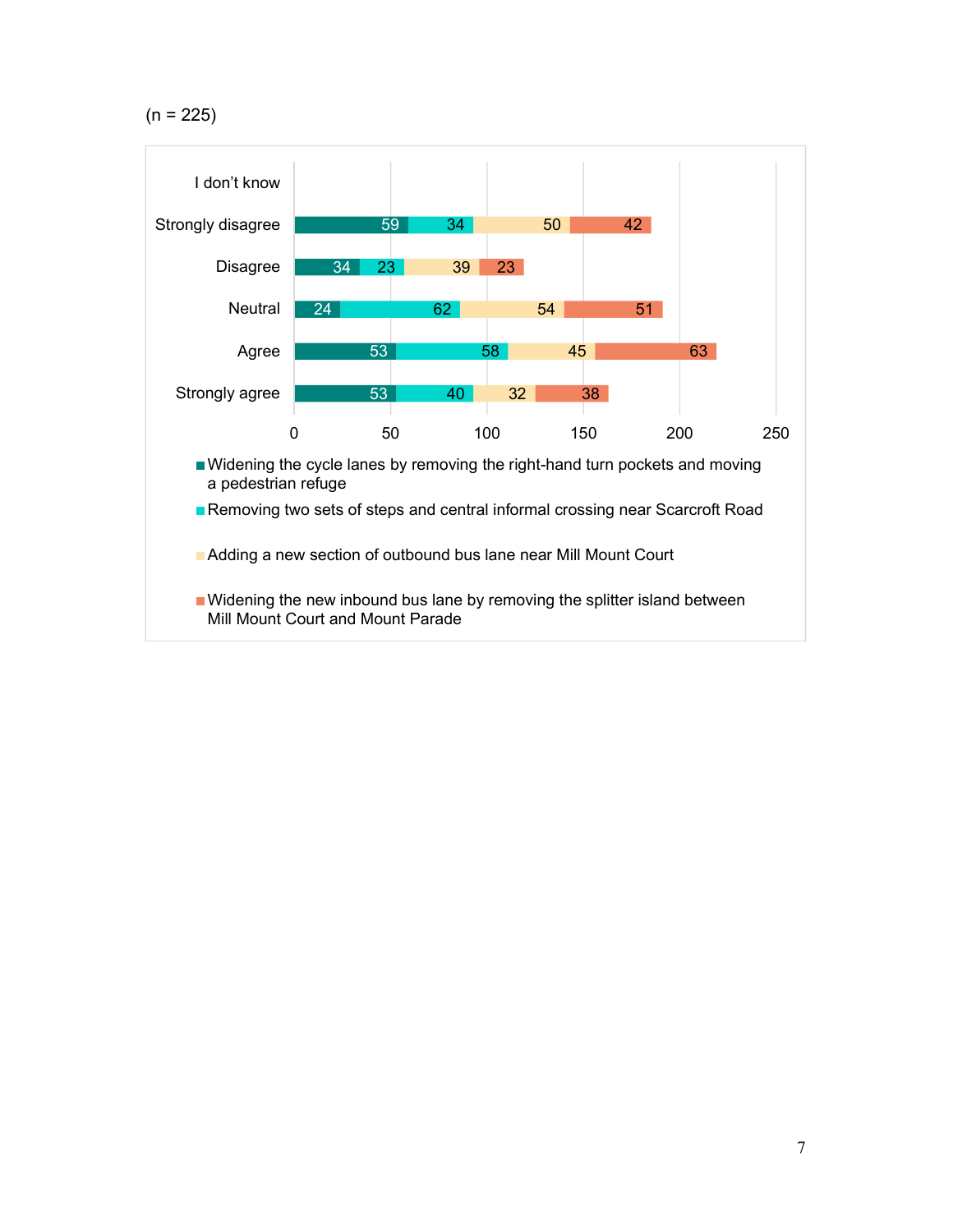Q10: Please use the space below to tell us any additional comments on the changes proposed, the designs or why you agree or disagree?

(n = 127 text responses)

| <b>Theme</b>                    | <b>Amount</b>  |
|---------------------------------|----------------|
| Changes will make traffic worse | 30             |
| Improve cycling facilities      | 17             |
| Improve safety for cyclists     | 14             |
| Improve safety with crossings   | 14             |
| Don't agree with bus lanes      | 13             |
| Cyclist should have priority    | 9              |
| General negative                | 8              |
| Don't agree with cycle lanes    | 5              |
| In favour of cars               | 5              |
| Concerns about driver behaviour | 4              |
| In favour                       | 3              |
| Need to address traffic issues  | 3              |
| Plans don't address the issue   | 3              |
| Support more bus use            | $\overline{2}$ |
| General safety concerns         | $\overline{2}$ |
| Parking concerns                | $\overline{2}$ |
| Comments about the consultation | $\overline{2}$ |
| Lights need adjusting           |                |
| Comments about signage          |                |

## A2: Tadcaster Road/Knavesmire Road

Q11: Our ambition is to provide a continuous cycling and walking route from Askham Bar to York City Centre, and to improve bus reliability. This is to make it easier and safer for people to travel on foot, by bike, or by bus along Tadcaster Road.

To achieve our ambition in the area from Driffield Terrace to St George's Place (Diagram A2), we are proposing the following – please tell us how strongly you agree or disagree?

 $(n = 229)$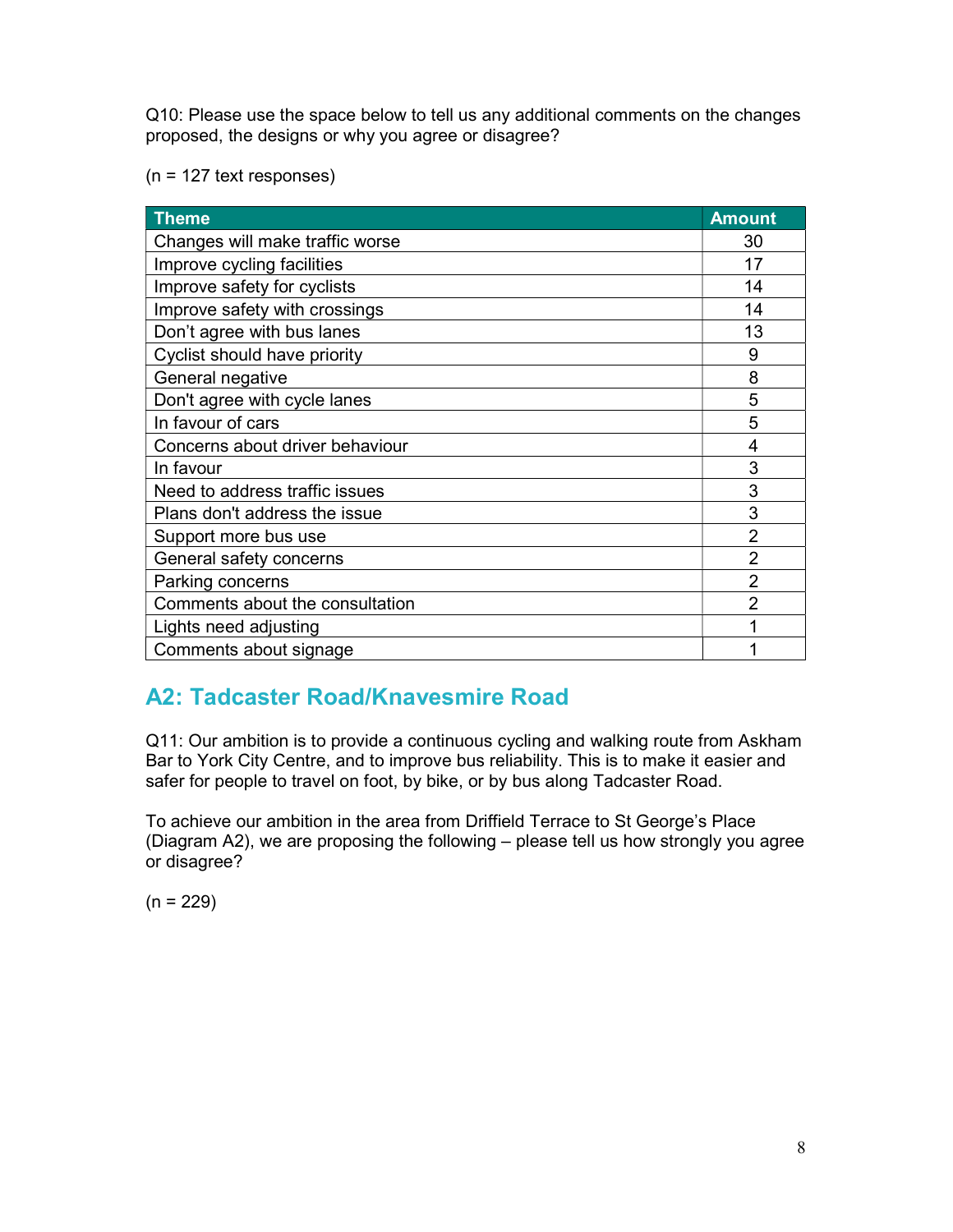

#### Q12: Please use the space below to tell us any additional comments on the changes proposed, the designs or why you agree or disagree?

 $(n = 117)$ 

| <b>Theme</b>                                           | <b>Amount</b> |
|--------------------------------------------------------|---------------|
| Changes will make traffic worse / increase travel time | 21            |
| Not in favour of shared cyclist/pedestrian space       | 21            |
| Disagree with plans/general negative comments          | 16            |
| Disagree with crossing plans                           | 14            |
| Improve crossings                                      | 12            |
| Improve safety for cyclists and pedestrians            | 12            |
| Improve cycling facilities                             | 9             |
| Comments about greenspace                              | 4             |
| General safety concerns                                | 3             |
| Not in favour of bus lanes/bus plans                   | 3             |
| Speeding measures                                      | $\mathcal{P}$ |
| Disagree with cycle plans                              | າ             |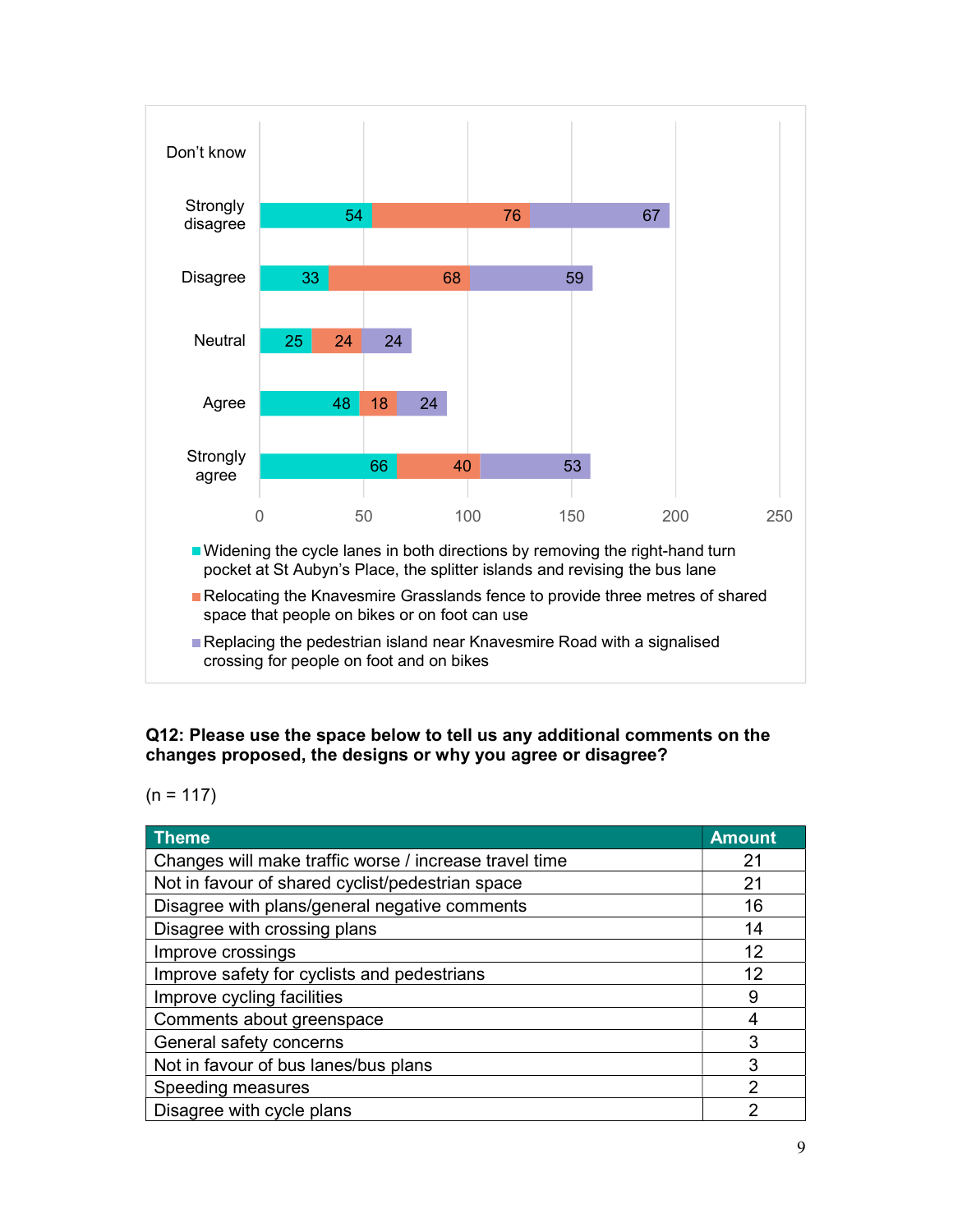| In favour of cars                  |  |
|------------------------------------|--|
| Consider parking                   |  |
| Consider road improvements         |  |
| In favour of plans                 |  |
| Plans don't address the problem    |  |
| Consider accessibility/inclusivity |  |
| General comments about area        |  |
| Unable to categorise               |  |
| <b>Consider railings</b>           |  |

## A3: Pulleyn Drive

Q13: Our ambition is to provide a continuous cycling and walking route from Askham Bar to York City Centre, and to improve bus reliability. This is to make it easier and safer for people to travel on foot, by bike, or by bus along Tadcaster Road.

To achieve our ambition in the area next to the Knavesmire (Diagram A3), we are proposing the following – please tell us how strongly you agree or disagree?

 $(n = 169)$ 



Q14: Please use the space below to tell us any additional comments on the changes proposed, the designs or why you agree or disagree?

 $(n = 91)$ 

Theme Amount and the contract of the contract of the contract of the contract of  $\lambda$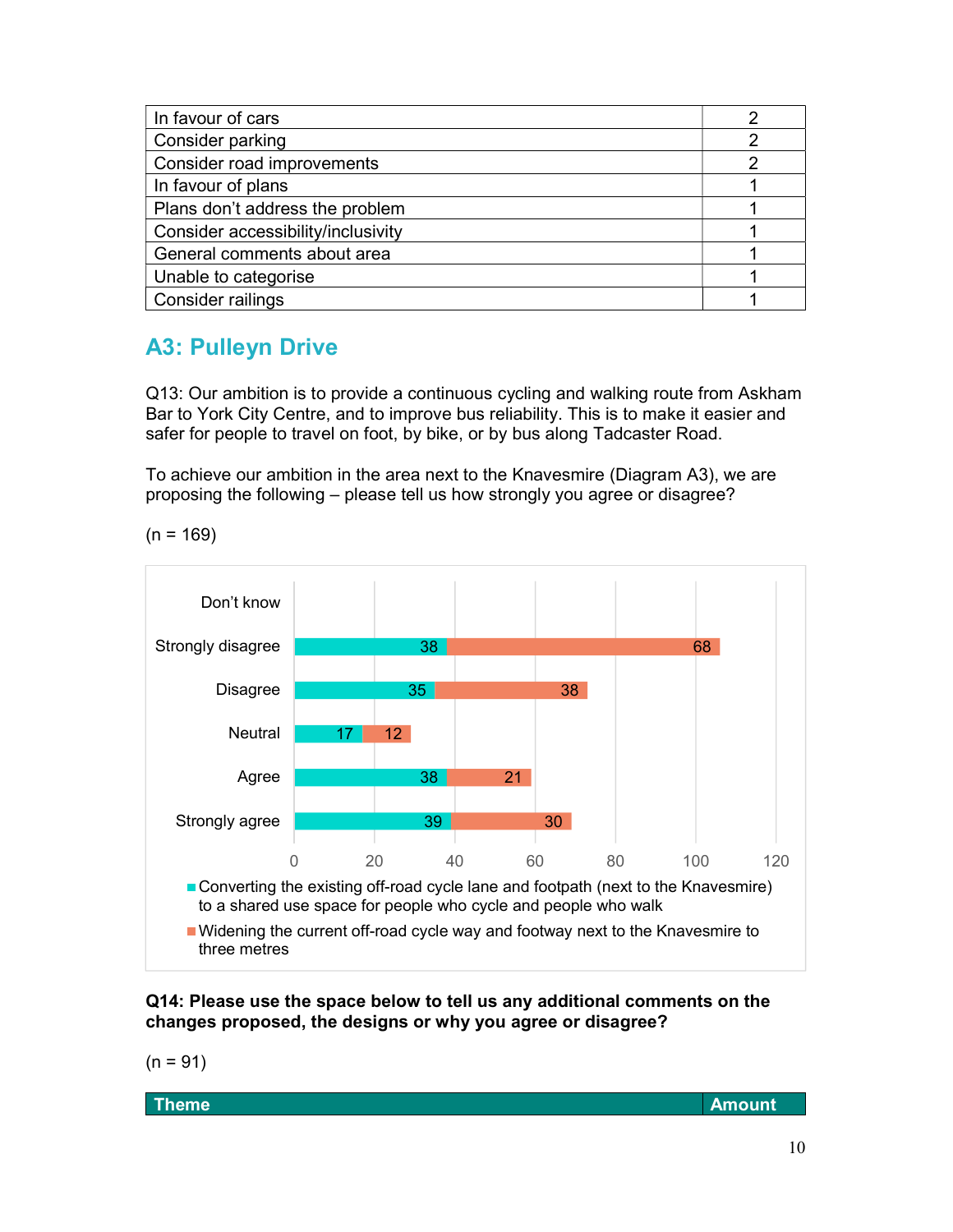| Not in favour of shared cyclist/pedestrian space     | 27             |
|------------------------------------------------------|----------------|
| Changes are not needed                               |                |
| Not in favour of cyclists                            | 3              |
| In favour of plans                                   | 3              |
| In favour of shared cyclist/pedestrian space         | 3              |
| Disagree with plans/general negative comments        | 3              |
| Shared spaces considerations                         | $\overline{2}$ |
| Comments about greenspace                            | $\mathfrak{p}$ |
| <b>General comments</b>                              |                |
| General cycling                                      |                |
| Plans will improve cyclists journeys                 |                |
| Consider parking                                     |                |
| General safety concerns                              |                |
| Unable to classify                                   |                |
| Changes will make traffic worse/increase travel time |                |
| Path considerations                                  |                |
| Consider accessibility/inclusivity                   |                |
| In favour of motorists                               |                |
| Consider railings                                    |                |

## A4: Nelson's Lane

Q15: Our ambition is to provide a continuous cycling and walking route from Askham Bar to York City Centre, and to improve bus reliability. This is to make it easier and safer for people to travel on foot, by bike, or by bus along Tadcaster Road.

To achieve our ambition in the area next to the Racecourse from near Chalfonts to Nelson's Land (Diagram A4), we are proposing the following – please tell us how strongly you agree or disagree?

 $(n = 181)$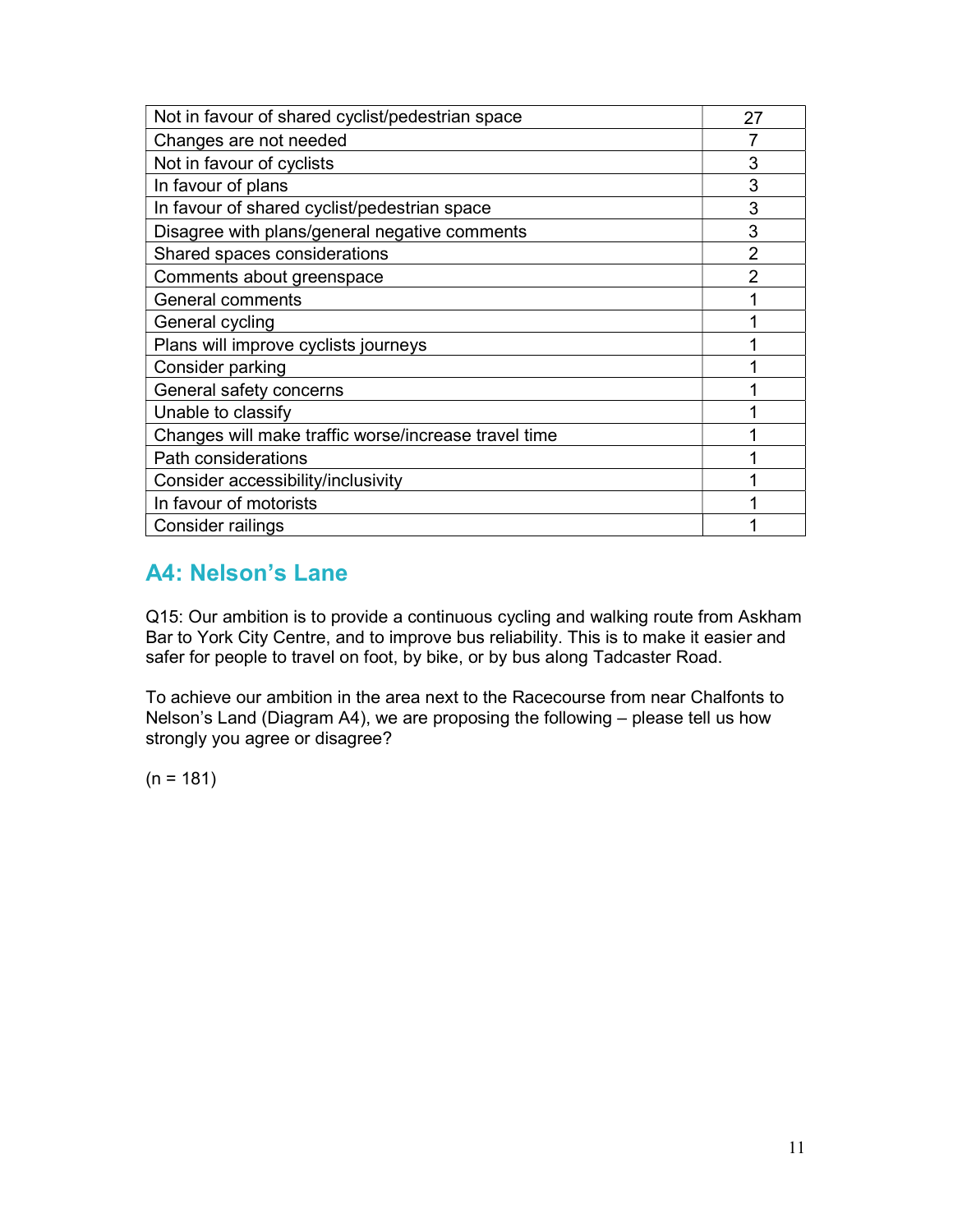

Q16: Please use the space below to tell us any additional comments on the changes proposed, the designs or why you agree or disagree?

 $(n = 95)$ 

| <b>Theme</b>                                             | <b>Amount</b>  |
|----------------------------------------------------------|----------------|
| Not in favour of shared cyclist/pedestrian space         | 34             |
| Disagree with crossing plans                             | 19             |
| Changes will make traffic worse/increase travel time     | 14             |
| In favour of improved crossings                          | 13             |
| Disagree with plans/general negative comments/not needed | 7              |
| Better signals/lights                                    | 6              |
| Comments about greenspace                                | 3              |
| Concerns about cyclist/pedestrian behaviour              | $\overline{2}$ |
| In favour of shared cyclist/pedestrian space             | $\overline{2}$ |
| Consider accessibility/inclusivity                       | $\overline{2}$ |
| Shared spaces considerations                             | $\overline{2}$ |
| Prioritise pedestrians and cyclists                      | $\overline{2}$ |
| Improve cycling facilities                               | $\overline{2}$ |
| Comments about consultation                              |                |
| Road considerations                                      |                |
| In favour of the plans                                   |                |
| Speeding measures                                        |                |
| Extend cycle paths                                       |                |
| Unable to categorise                                     |                |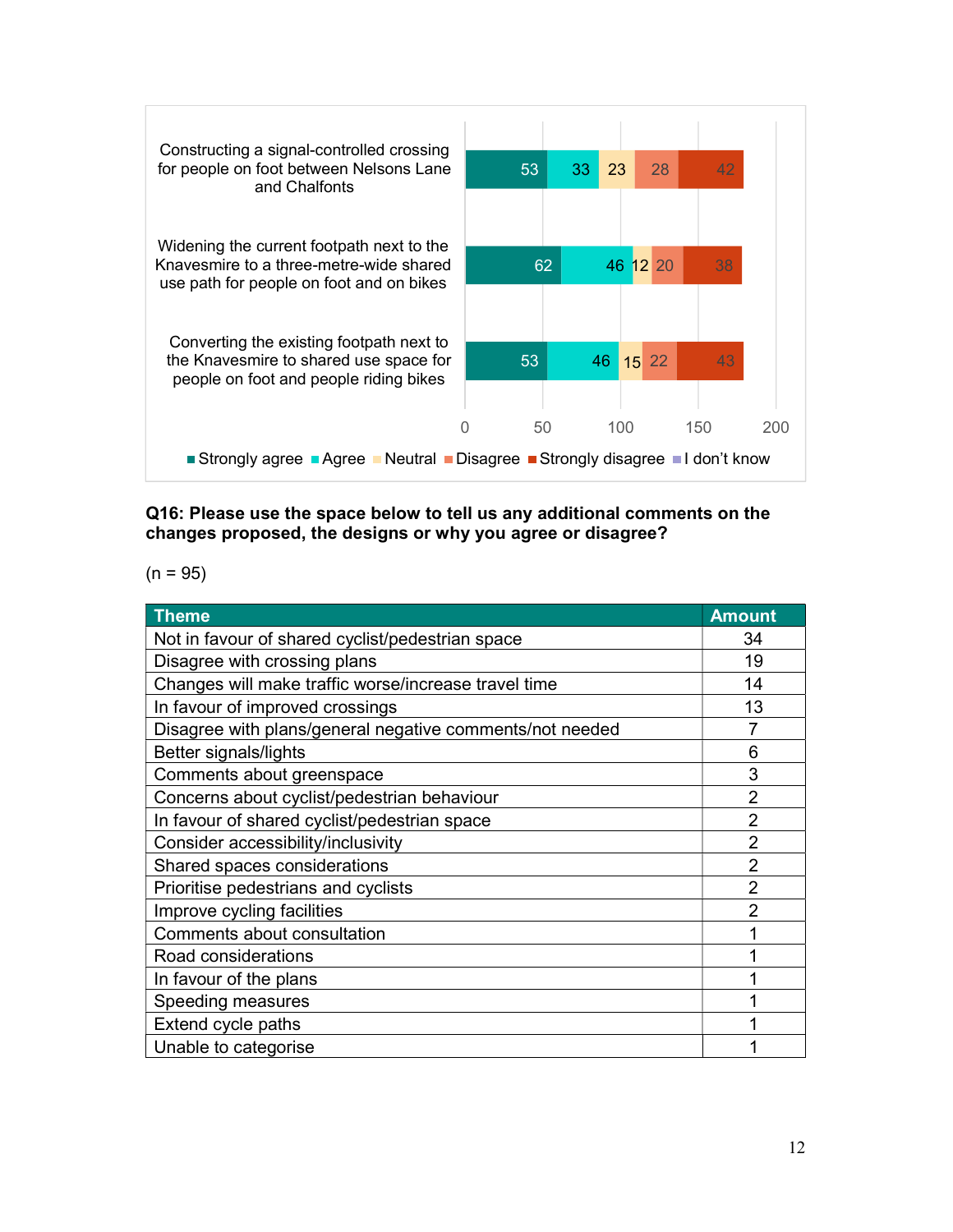## A5: Ainsty Grove to St Helen's Road

Q17: Our ambition is to provide a continuous cycling and walking route from Askham Bar to York City Centre, and to improve bus reliability. This is to make it easier and safer for people to travel on foot, by bike, or by bus along Tadcaster Road.

To achieve our ambition from Ainsty Grove to St Helen's Road junction (Diagram A5), we are proposing the following – please tell us how strongly you agree or disagree?

 $(n = 189)$ 



Q18: Please use the space below to tell us any additional comments on the changes proposed, the designs or why you agree or disagree?

 $(n = 84)$ 

| <b>Theme</b>                                     | <b>Amount</b> |
|--------------------------------------------------|---------------|
| Not in favour of shared cyclist/pedestrian space |               |
| Disagree with plans/not needed                   | 15            |
| Against bus lanes/bus priority                   |               |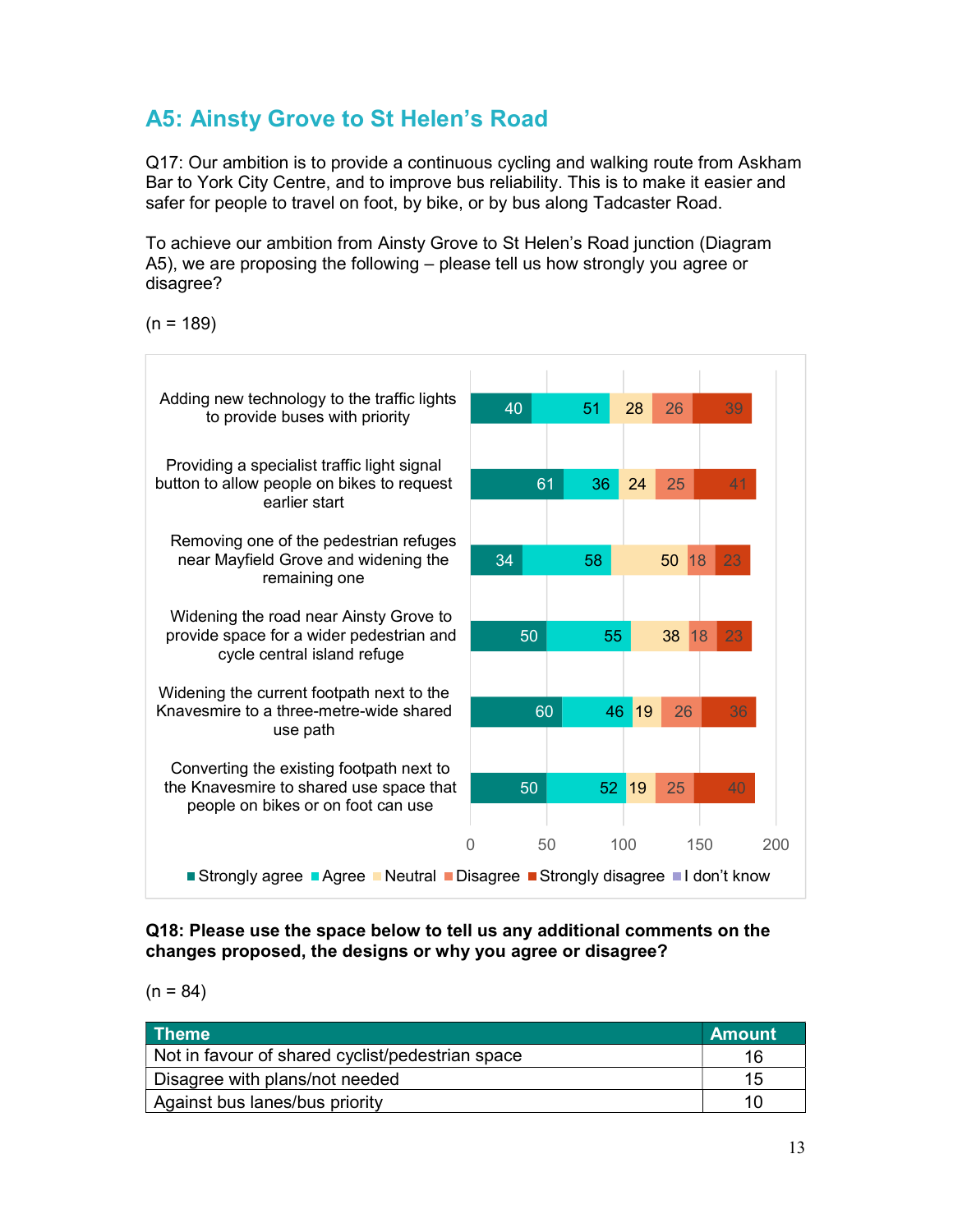| In favour of cyclist priority                | 10             |
|----------------------------------------------|----------------|
| Improve cycling facilities                   | 6              |
| General negative                             | 5              |
| Will make traffic worse/increase travel time | 5              |
| In favour of the plans                       | 4              |
| In favour of bus priority                    | 3              |
| Disagree with crossing plans                 | 3              |
| General safety concerns                      | 3              |
| Better signals/lights                        | $\overline{2}$ |
| Unable to categorise                         | $\overline{2}$ |
| Not in favour of cycle plans                 | $\overline{2}$ |
| speeding measures                            | $\overline{2}$ |
| In favour of cars                            | $\overline{2}$ |
| Comments about greenspace                    | $\overline{2}$ |
| In favour of shared cyclist/pedestrian space | $\overline{2}$ |
| Consider railings                            |                |
| Consider rail options                        |                |
| Consider accessibility/inclusivity           |                |
| Comments about consultation                  |                |

## A6: Slingsby Shops

Q19: Our ambition is to provide a continuous cycling and walking route from Askham Bar to York City Centre, and to improve bus reliability. This is to make it easier and safer for people to travel on foot, by bike, or by bus along Tadcaster Road.

To achieve our ambition in the area near the Slingsby shops (Diagram A6) we are proposing the following – please tell us how strongly you agree or disagree?

 $(n = 164)$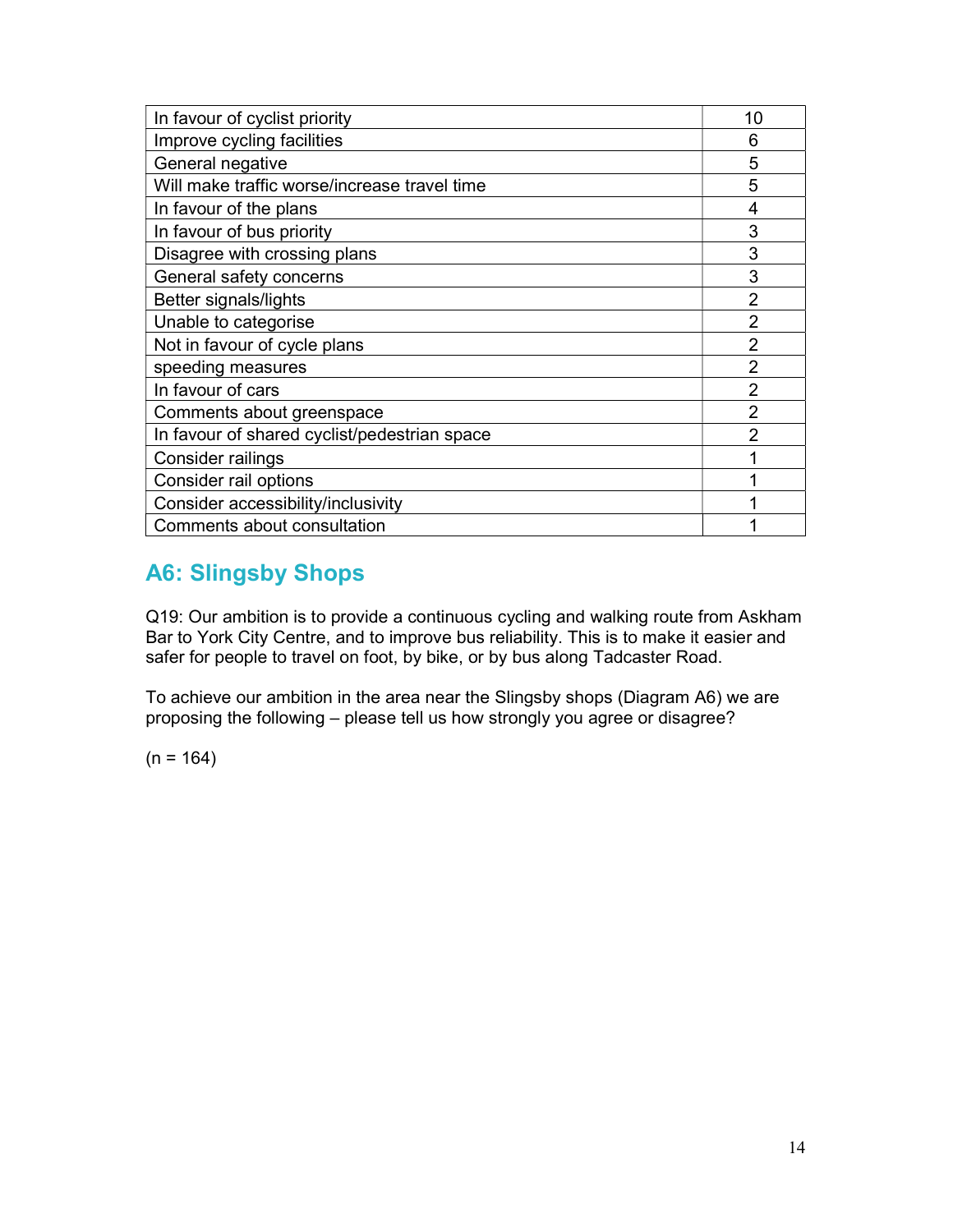

Q20: Please use the space below to tell us any additional comments on the changes proposed, the designs or why you agree or disagree?

 $(n = 70)$ 

| <b>Theme</b>                                             | <b>Amount</b> |
|----------------------------------------------------------|---------------|
| Not in favour of shared cyclist/pedestrian space         | 10            |
| Disagree with plans comments/general negative/not needed | 9             |
| Improve cycling facilities                               | 8             |
| Bus stops shouldn't be moved                             | 8             |
| <b>Bus suggestions</b>                                   | 7             |
| Comments about consultation                              | 6             |
| General safety concerns                                  | 6             |
| Parking concerns                                         |               |
| In favour of plans                                       | 3             |
| Road/pavement maintenance                                | 3             |
| Remove cycle lanes from the road                         | 2             |
| Road considerations                                      | 2             |
| In favour of improved crossings                          | റ             |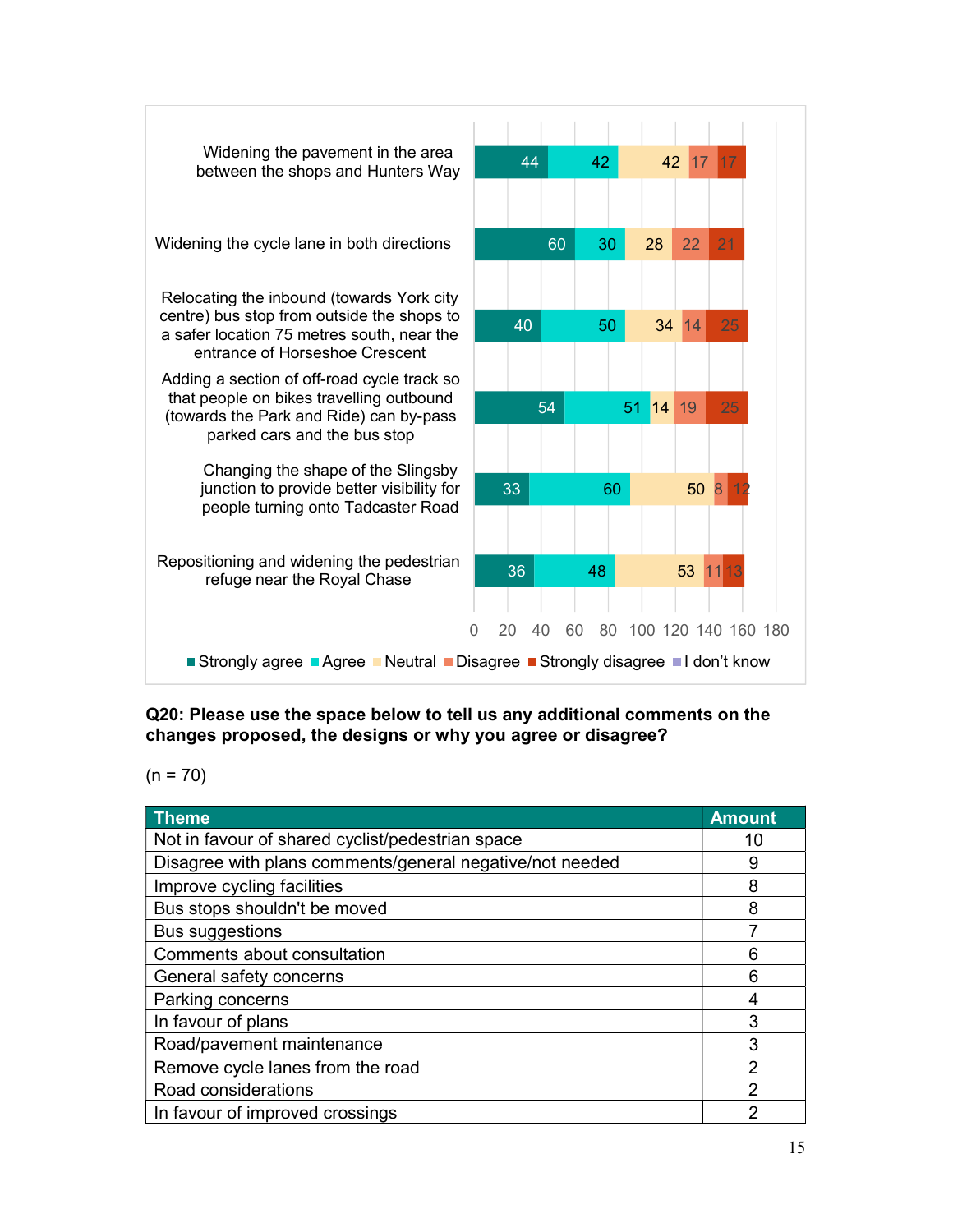| Consider accessibility/inclusivity           |  |
|----------------------------------------------|--|
| In favour of shared cyclist/pedestrian space |  |
| Plans won't be utilised                      |  |
| Opposed to traffic lights                    |  |
| speeding measures                            |  |
| Comments about greenspace                    |  |
| Will make traffic worse/increase travel time |  |
| Unable to categorise                         |  |
| Concerns about feasibility                   |  |

## A7: The Horseshoe

Q21: Our ambition is to provide a continuous cycling and walking route from Askham Bar to York City Centre, and to improve bus reliability. This is to make it easier and safer for people to travel on foot, by bike, or by bus along Tadcaster Road.

To achieve our ambition in the area near the Horseshoe (Diagram A7) we are proposing the following – please tell us how strongly you agree or disagree?

 $(n = 174)$ 



Q22: Please use the space below to tell us any additional comments on the changes proposed, the designs or why you agree or disagree?

 $(n = 83)$ 

| <b>Theme</b>                                             | <b>Amount</b> |
|----------------------------------------------------------|---------------|
| Changes will make traffic worse/increase travel time     |               |
| Disagree with plans/general negative comments/not needed | 18            |
| Disagree with crossing plans/traffic light plans         | 14            |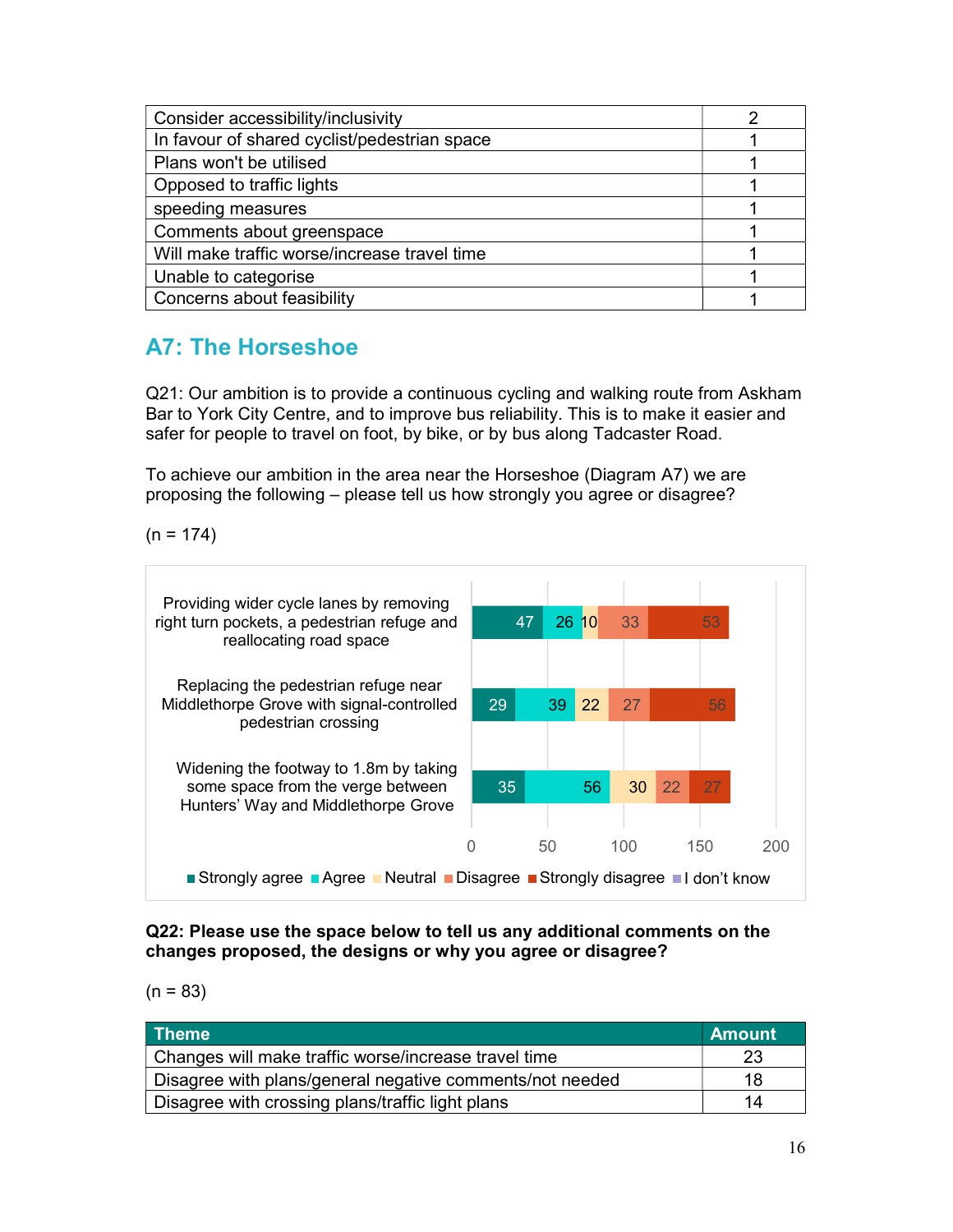| General safety concerns                          | 1              |
|--------------------------------------------------|----------------|
| Comments about greenspace                        |                |
| Improve cycling facilities/walking facilities    | 4              |
| In favour of improved crossings                  |                |
| Infrastructure comment                           | 4              |
| In favour of the plans                           | 3              |
| Unable to categorise                             | 3              |
| Not in favour of shared cyclist/pedestrian space | $\overline{2}$ |
| In favour of cars                                |                |
| Suggestions for crossings                        |                |
| Road considerations                              |                |
| Remove cycle lanes on the road                   |                |
| Speeding measures                                |                |
| <b>Cyclist behaviour</b>                         |                |

## A8: Moor Lane roundabout

Q23: Our ambition is to provide a continuous cycling and walking route from Askham Bar to York City Centre, and to improve bus reliability. This is to make it easier and safer for people to travel on foot, by bike, or by bus along Tadcaster Road.

To achieve our ambition in the area near Moor Lane roundabout (Diagram A8) we are proposing the following – please tell us how strongly you agree or disagree?

 $(n = 206)$ 

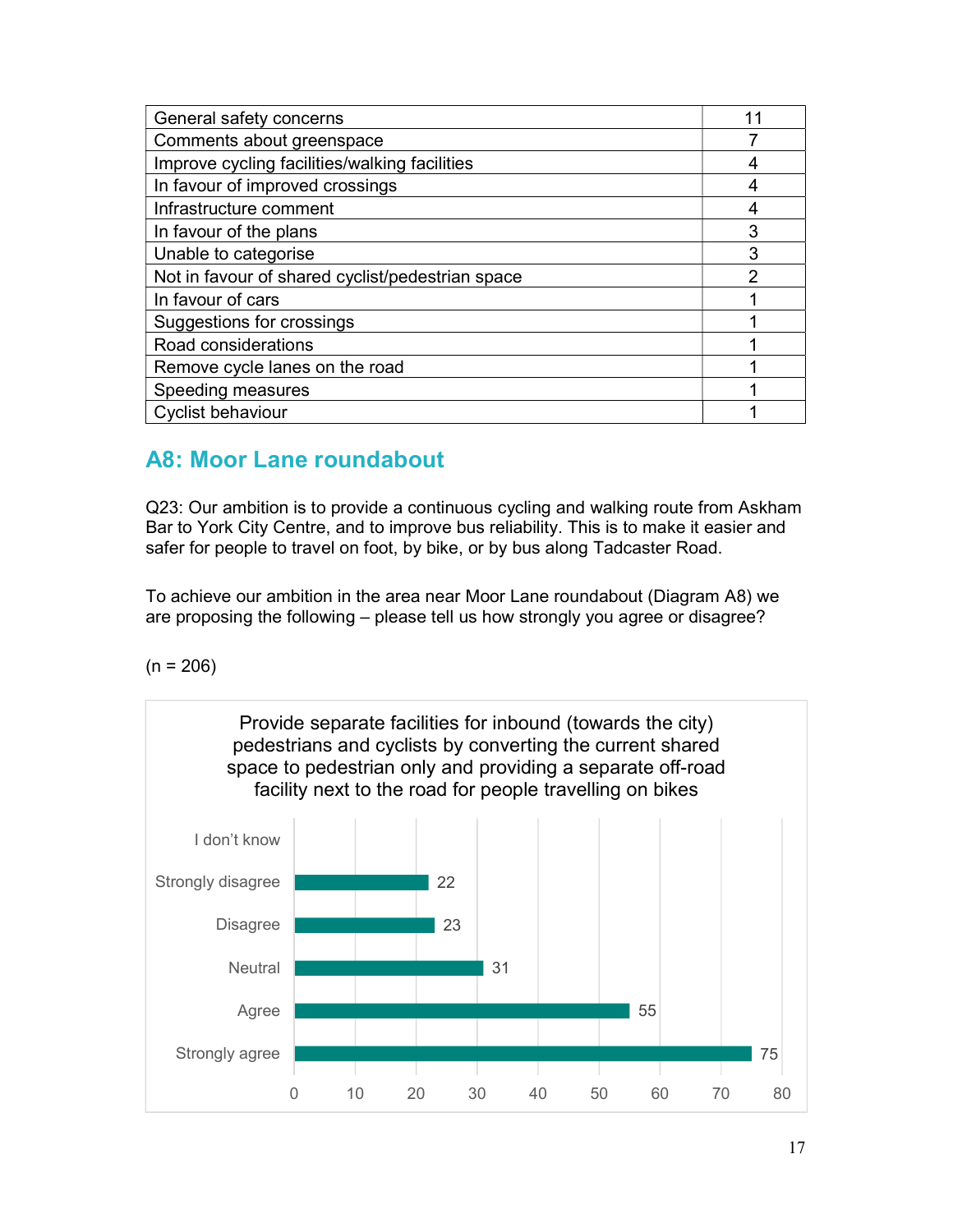Q24: Please use the space below to tell us any additional comments on the changes proposed, the designs or why you agree or disagree?

 $(n = 75)$ 

| <b>Theme</b>                                             | <b>Amount</b>  |
|----------------------------------------------------------|----------------|
| Disagree with plans/general negative comments/not needed | 18             |
| General safety concerns                                  | 10             |
| Not in favour of shared cyclist/pedestrian space         | 10             |
| In favour of plans                                       | 9              |
| Improve cycling facilities                               | 7              |
| Make the roundabout cycle friendly                       |                |
| Comments about greenspace                                | 4              |
| Unable to categorise                                     | 2              |
| Comments about signage                                   | $\overline{2}$ |
| Traffic calming suggestion                               | $\mathcal{P}$  |
| Opposed to traffic lights                                |                |
| In favour of cars                                        |                |
| Comments about consultation                              |                |
| comments about traffic                                   |                |
| Bus suggestions                                          |                |
| Changes will make traffic worse/increase travel time     |                |

#### Q25: Please tell us how much you agree or disagree with the following statements on the Moor Lane roundabout?

 $(n = 209)$ 

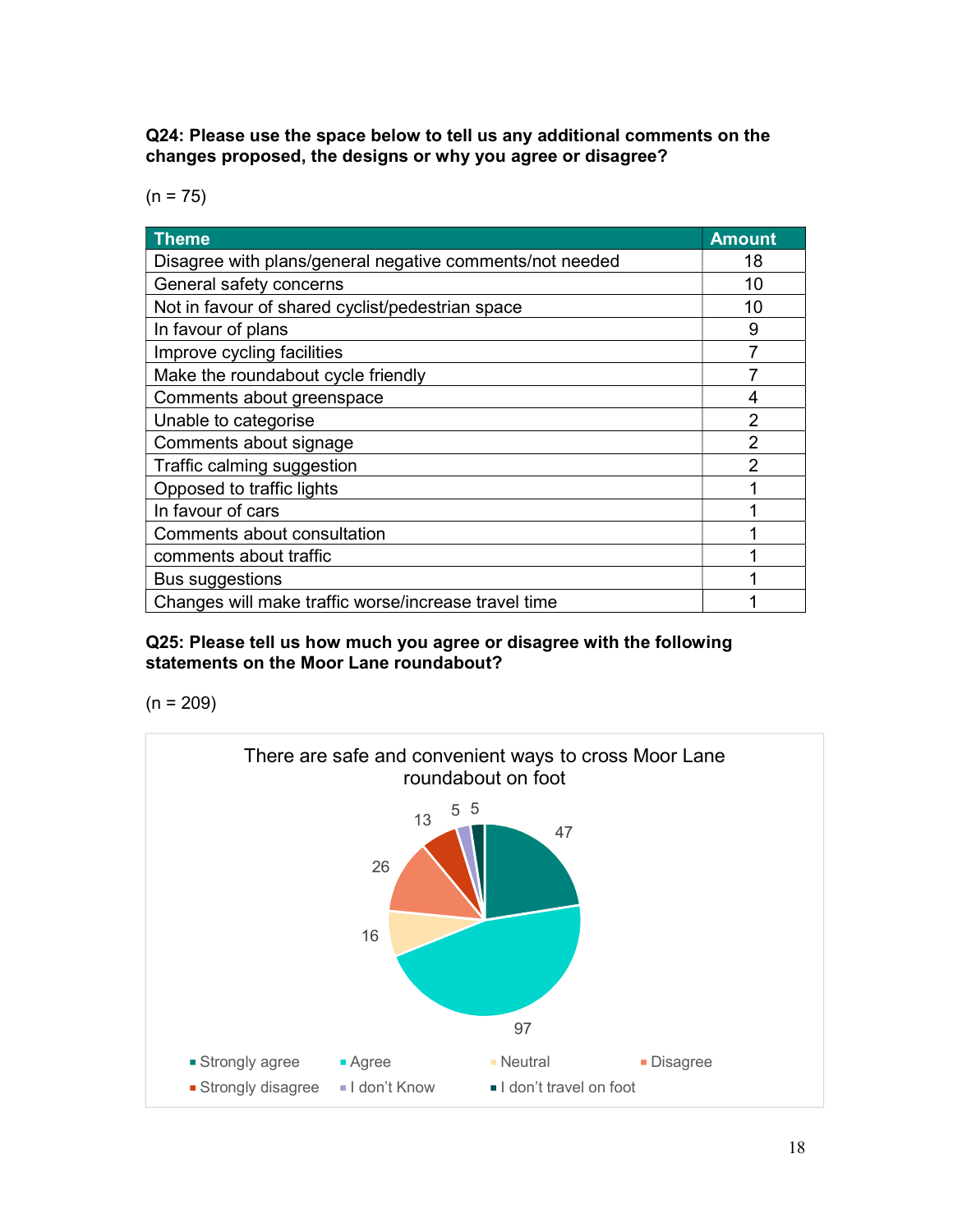

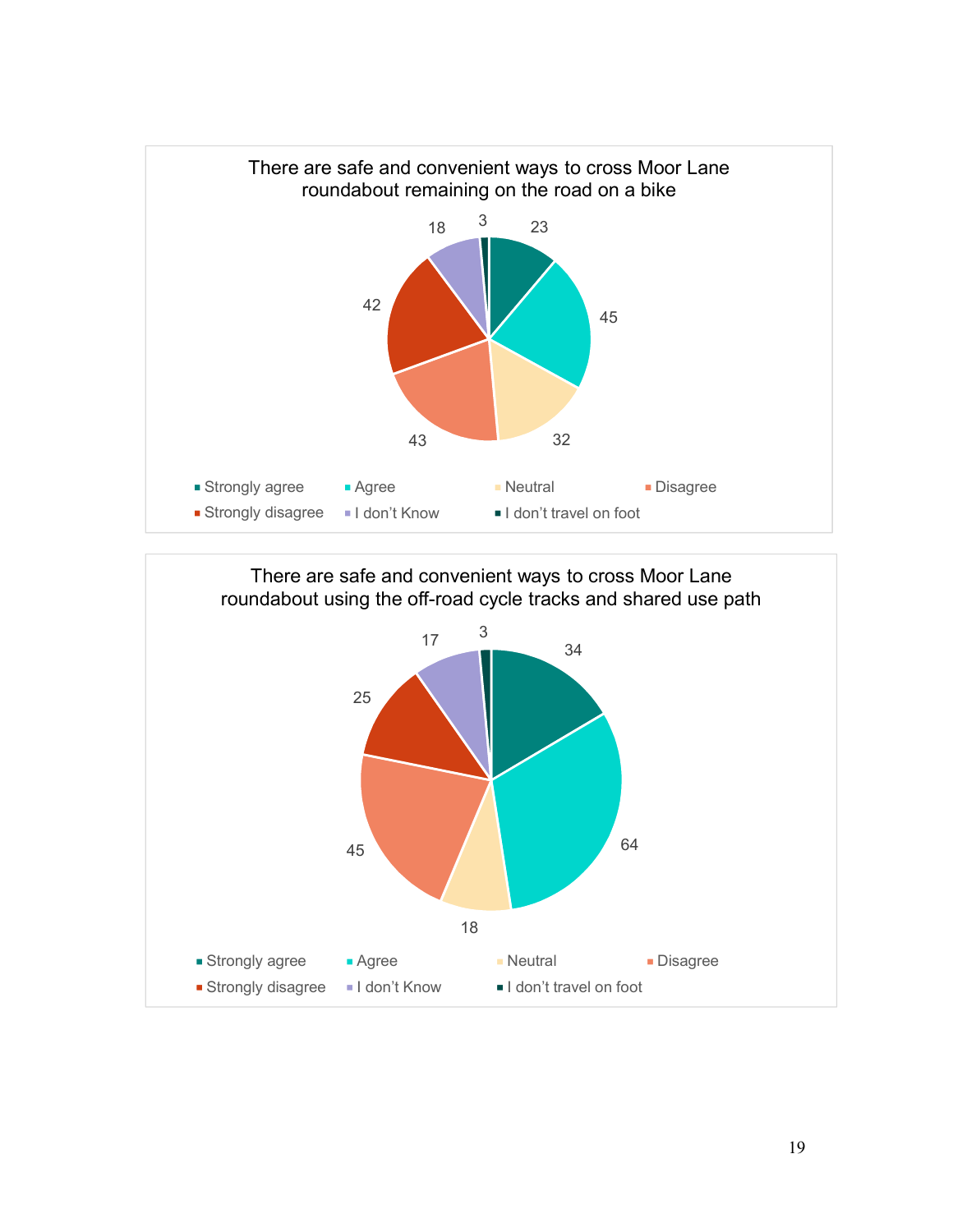

#### Q26: Please use the space below to tell us any additional comments on the changes proposed, the designs or why you agree or disagree?

 $(n = 76)$ 

| Theme                                                    | <b>Amount</b>  |
|----------------------------------------------------------|----------------|
| Priority for cyclists and pedestrians                    | 14             |
| Road improvements - traffic lights/road markings/signals | 12             |
| Disagree with plans/general negative comments/not needed | 10             |
| Make cycling more convenient                             | 8              |
| General safety concerns                                  |                |
| Not in favour of shared cyclist/pedestrian space         | 6              |
| Segregated cycle lanes                                   | 5              |
| In favour of improved crossings                          | 5              |
| Comments about road users                                | 3              |
| <b>Favour of motorists</b>                               | $\overline{2}$ |
| Comment about crossings                                  | $\overline{2}$ |
| Speeding measures                                        | $\overline{2}$ |
| Comments about consultation                              | $\overline{2}$ |
| Too much emphasis on motorists                           |                |
| Make the route easier to use                             |                |
| Comments about greenspace                                |                |
| Unable to categorise                                     |                |

## A9: York College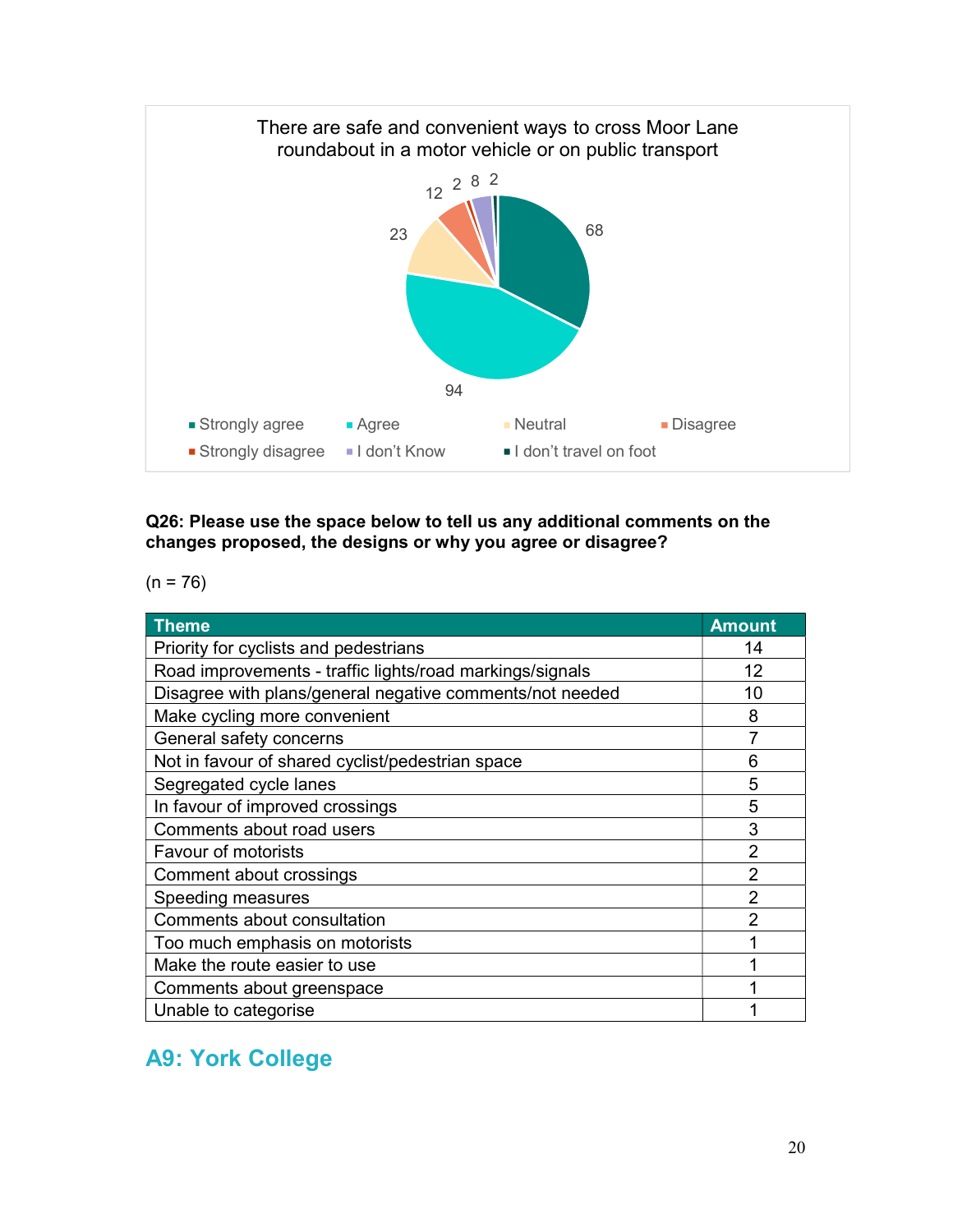Our ambition is to provide a continuous cycling and walking route from Askham Bar to York City Centre, and to improve bus reliability. This is to make it easier and safer for people to travel on foot, by bike, or by bus along Tadcaster Road.

To achieve our ambition in the area near the supermarket and York College (Section A9) we are proposing the following – please tell us how strongly you agree or disagree?

 $(n = 205)$ 



#### Q28: Please use the space below to tell us any additional comments on the changes proposed, the designs or why you agree or disagree?

 $(n = 98)$ 

| Theme                                                    | <b>Amount</b> |
|----------------------------------------------------------|---------------|
| Create a footbridge/underpass                            | 14            |
| Comments about greenspace                                |               |
| <b>Bus suggestions</b>                                   | 6             |
| Disagree with plans/general negative comments/not needed | 5             |
| Not in favour of shared cyclist/pedestrian space         |               |
| Changes will make traffic worse/increase travel time     | 4             |
| General safety concerns                                  |               |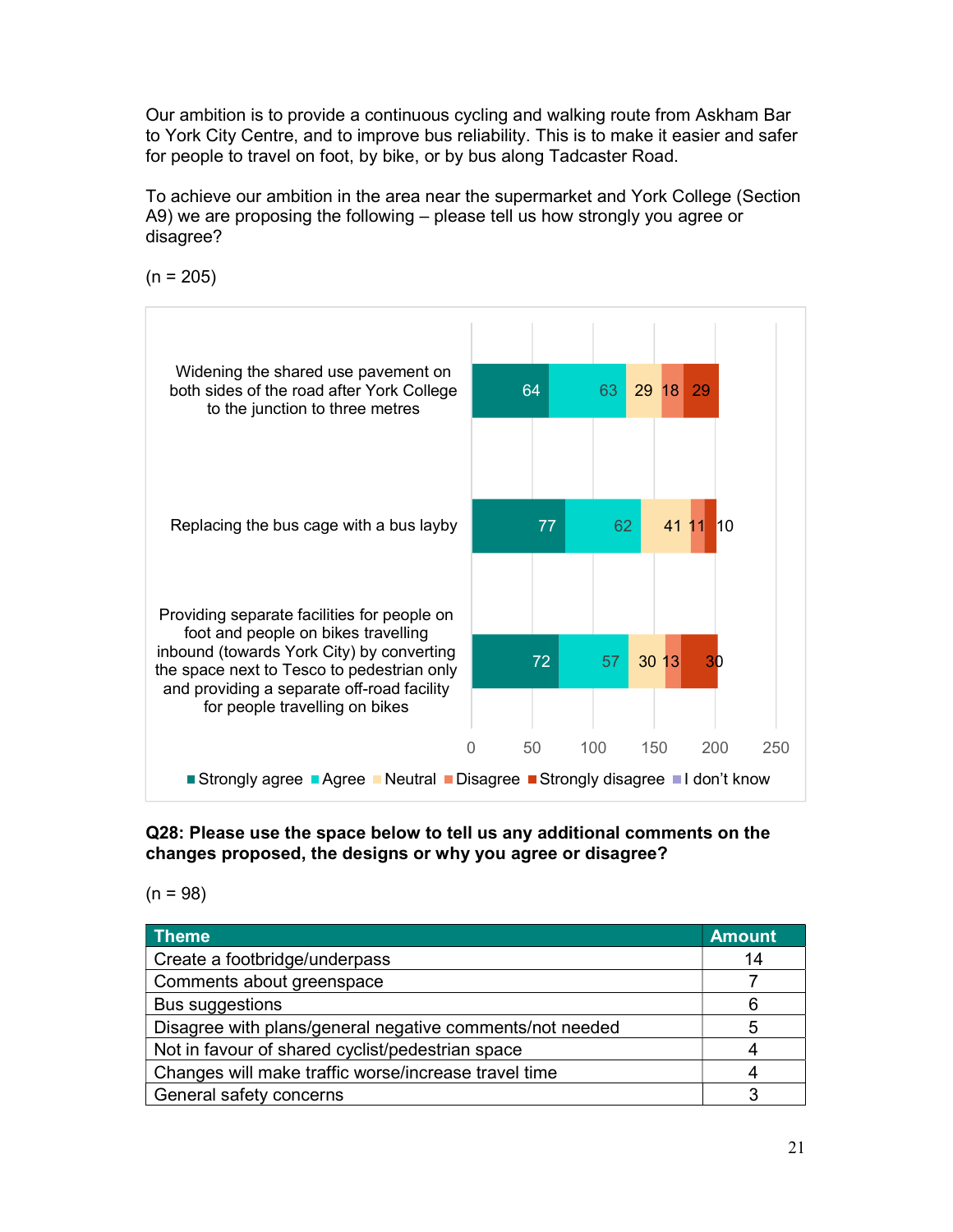| Paths should be upgraded        | ◠ |
|---------------------------------|---|
| Segregated cycle lanes          | 2 |
| Against traffic lights          | າ |
| Cyclists road access            |   |
| In favour of improved crossings |   |
| Crossing suggestion             |   |
| Improve cycling facilities      |   |
| Utilise technology              |   |
| Consider maintenance            |   |
| Questions about plans           |   |
| Speeding measures               |   |
| Favour of motorists             |   |
| In favour of plans              |   |

## Section C: Our ambition

Q29: Our ambition is to encourage more people to cycle along this route by creating continuous cycle lane from the Park and Ride at Askham Bar to York city centre.

#### Please tell us how you feel about this ambition?

 $(n = 505)$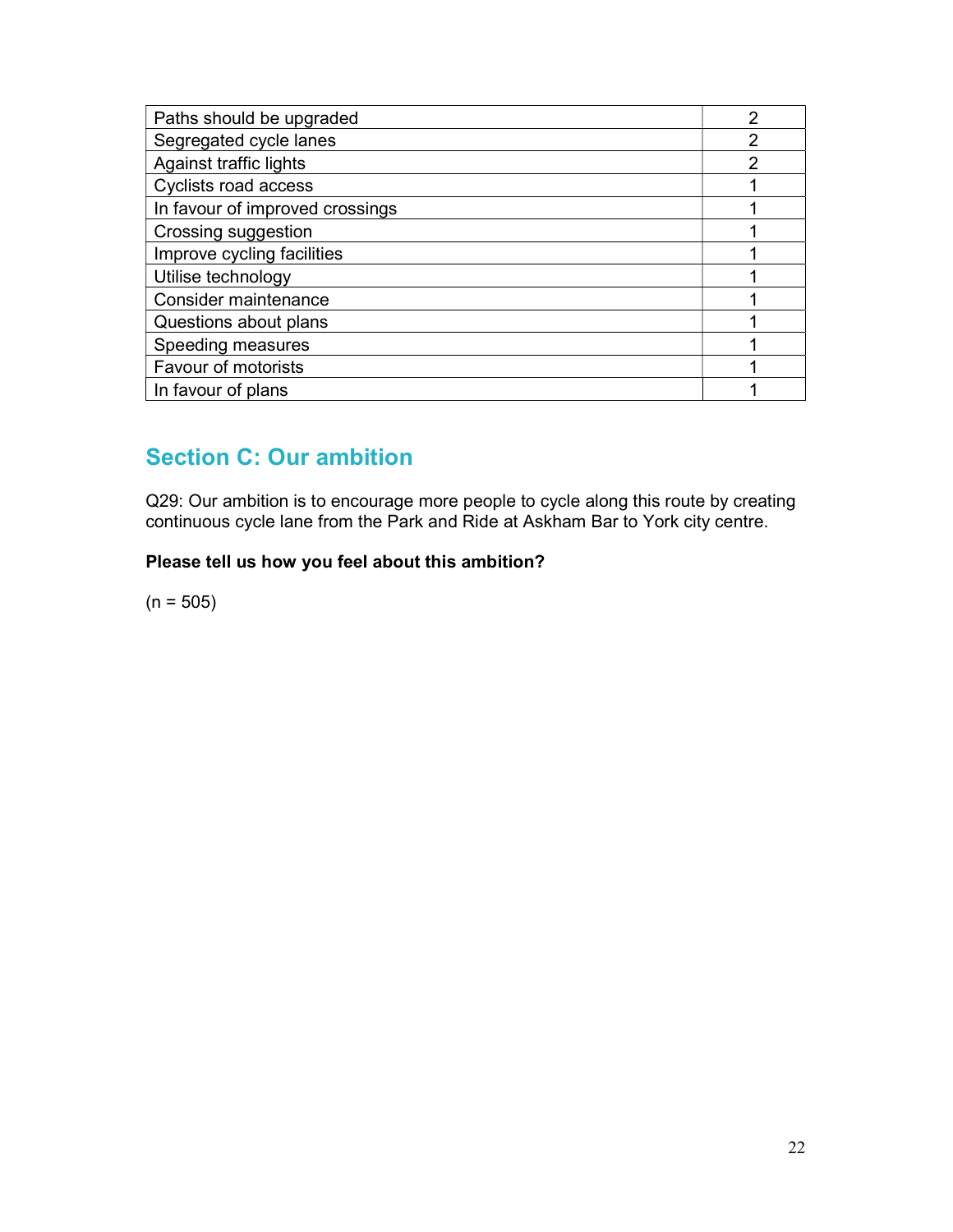

#### Please tell us the key reason why you feel this way about the cycle lane:

 $(n = 371)$ 

| <b>Theme</b>                                             | <b>Amount</b> |
|----------------------------------------------------------|---------------|
| General safety concerns                                  | 106           |
| Segregated cycle lanes                                   | 45            |
| Disagree with plans/general negative comments/not needed | 41            |
| Comments about cycling                                   | 34            |
| Comments about users of the road                         | 20            |
| Consider accessibility/inclusivity                       | 18            |
| Comments about using the road                            | 18            |
| Improve cycling facilities                               | 15            |
| In favour of plans                                       | 13            |
| Not in favour of shared cyclist/pedestrian space         | 13            |
| Improve paths/roads                                      | 13            |
| Changes will make traffic worse/increase travel time     | 7             |
| Speeding measures                                        | 6             |
| Disagree with traffic lights/crossings                   | 5             |
| less pollution                                           | 4             |
| Promotes health benefits                                 | 3             |
| <b>Favour of motorists</b>                               | 3             |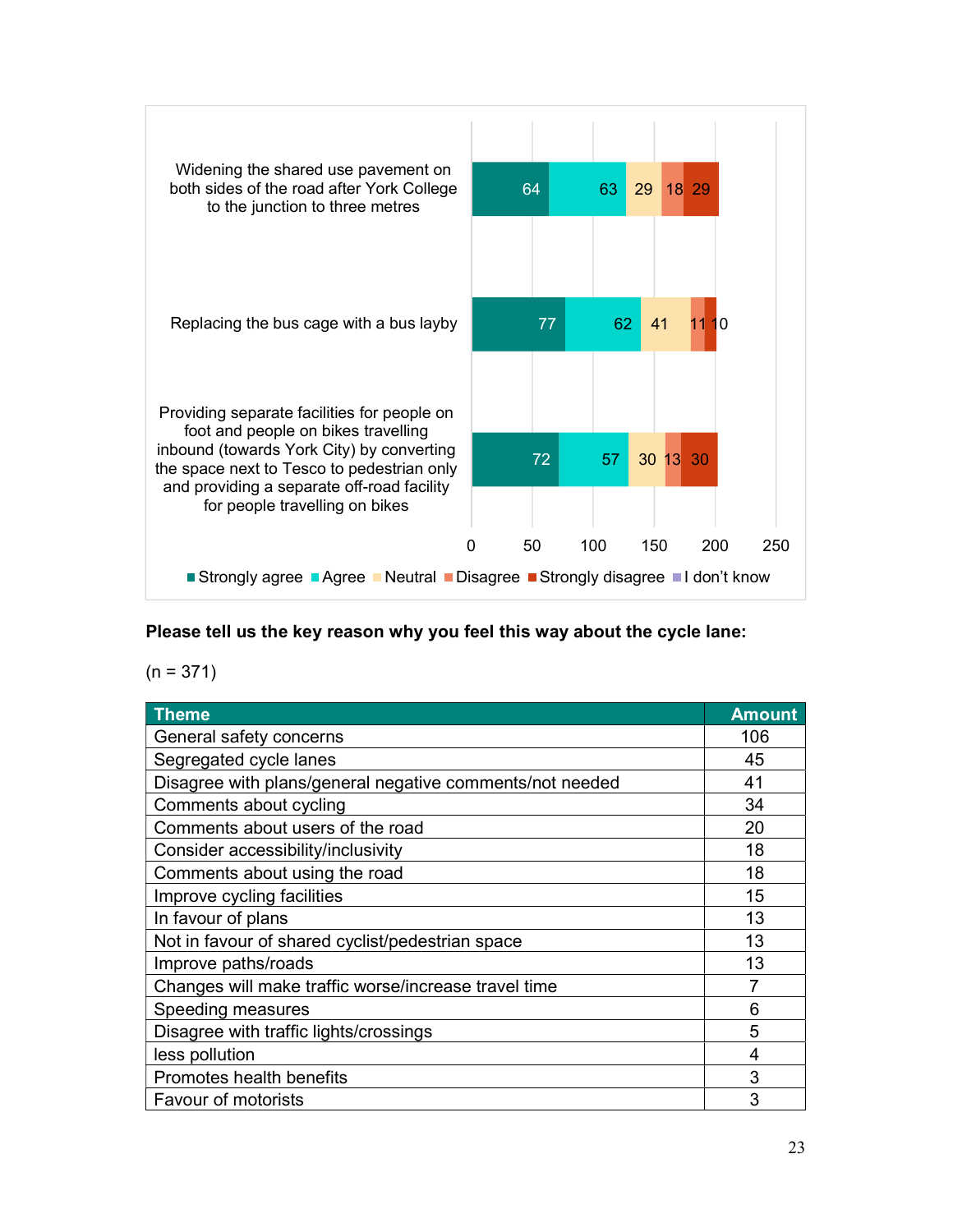| <b>Favour of motorists</b>                            | 3             |
|-------------------------------------------------------|---------------|
| Comments about greenspace                             | 3             |
| Unable to categorise                                  | 3             |
| Priority for buses                                    | 3             |
| In favour of improved crossings/traffic signals       | $\mathcal{P}$ |
| Plans don't go far enough                             | $\mathcal{P}$ |
| Against cycle provisions                              | 2             |
| Comments about the consultation                       | 2             |
| Consider all modes of transport                       | 2             |
| Doesn't go far enough to encourage sustainable travel |               |
| Priority for cyclists and pedestrians                 |               |
| Further questions                                     |               |
| Create cycle parking                                  |               |

Q31: Our ambition is to encourage more people to use public transport by proposing improvements to bus priority to make bus travel more reliable from the Park and Ride at Askham Bar to York city centre.

#### Please tell us how you feel about this ambition?

 $(n = 495)$ 



#### Q32: Please tell us the key reason why you feel this way:

$$
(n = 314)
$$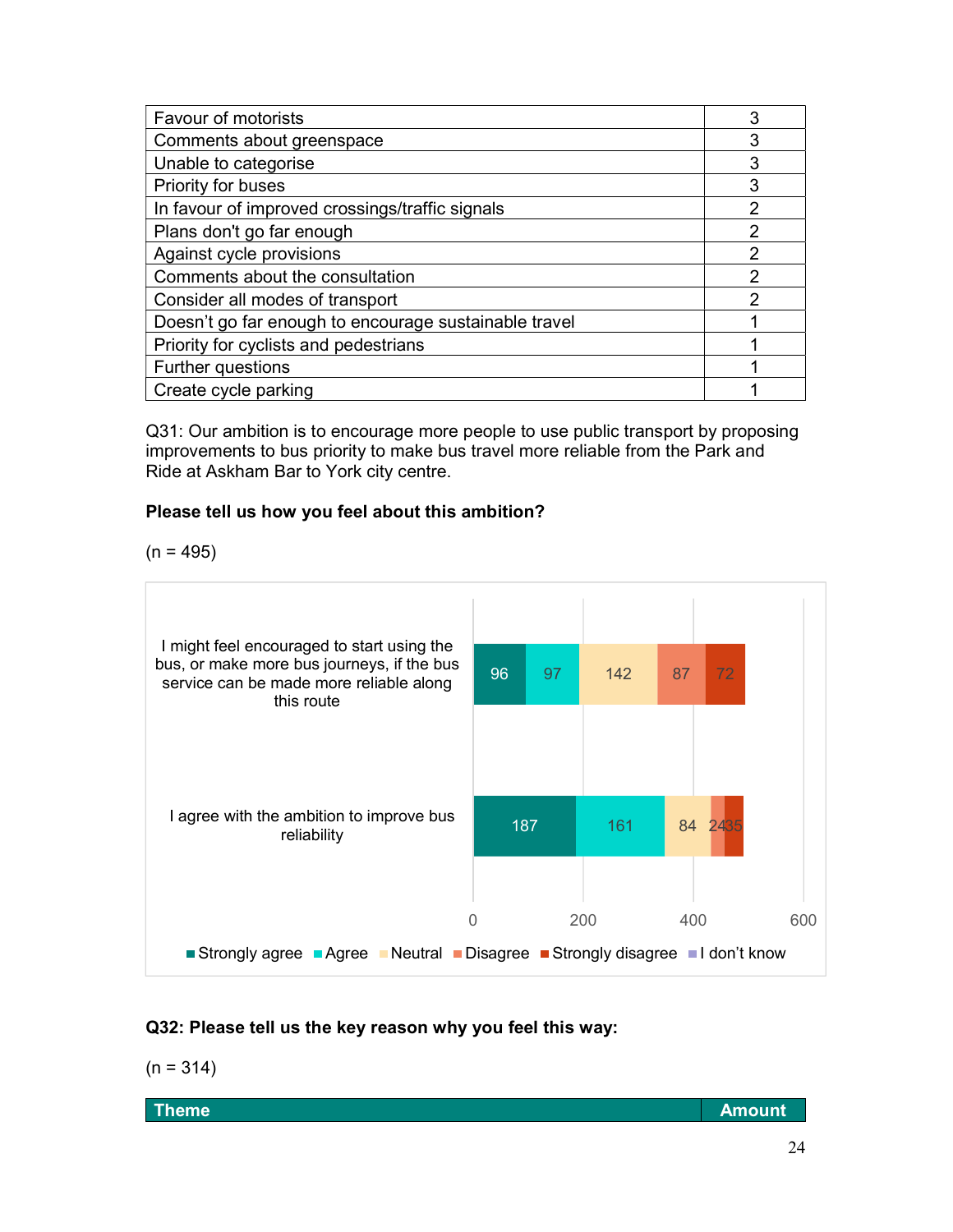| In favour of plans                                       | 44             |
|----------------------------------------------------------|----------------|
| less pollution                                           | 43             |
| Less reliant on cars                                     | 39             |
| too many cars                                            | 32             |
| It will reduce traffic                                   | 16             |
| Allow for quicker journeys                               | 13             |
| More people will use buses                               | 13             |
| Prefer using the bus                                     | 11             |
| Disagree with plans/general negative comments/not needed | 10             |
| <b>Favour of motorists</b>                               | 8              |
| Not in favour of shared cyclist/pedestrian space         | 8              |
| Changes will make traffic worse/increase travel time     | 7              |
| Against bus lanes/bus priority                           | $\overline{7}$ |
| Disagree with traffic lights/crossings                   | $\overline{7}$ |
| Against bus plans                                        | 6              |
| Plans don't go far enough                                | 6              |
| Doesn't go far enough to encourage sustainable travel    | 5              |
| <b>Favour of motorists</b>                               | 5              |
| Against cycle provisions                                 | 5              |
| Will impact the town                                     | 4              |
| Comments about greenspace                                | 4              |
| Speeding measures                                        | 4              |
| General safety concerns                                  | 3              |
| Comments about the consultation                          | 3              |
| Unable to categorise                                     | $\overline{2}$ |
| Consider accessibility/inclusivity                       | $\overline{2}$ |
| Priority for cyclists and pedestrians                    | $\overline{2}$ |
| <b>Further questions</b>                                 | $\overline{2}$ |
| Consider all modes of transport                          | $\overline{2}$ |
| Segregated cycle lanes                                   | $\overline{2}$ |
| Improve cycling facilities                               | $\overline{2}$ |
| Improve paths/roads                                      | $\overline{2}$ |
| Create a footbridge/underpass                            | $\overline{2}$ |
| Consider road markings                                   | $\overline{2}$ |
| <b>Bus reliability</b>                                   | 1              |
| Too expensive                                            | 1              |
| More frequent/travel times                               | 1              |
| Priority for buses                                       | 1              |
| <b>Buses are underutilised</b>                           | 1              |
| Comments about using the road                            | 1              |
| Bus suggestions                                          | 1              |
| Utilise electric buses                                   | 1              |
| Parking concerns                                         | 1              |
| Comments about cycling                                   | 1              |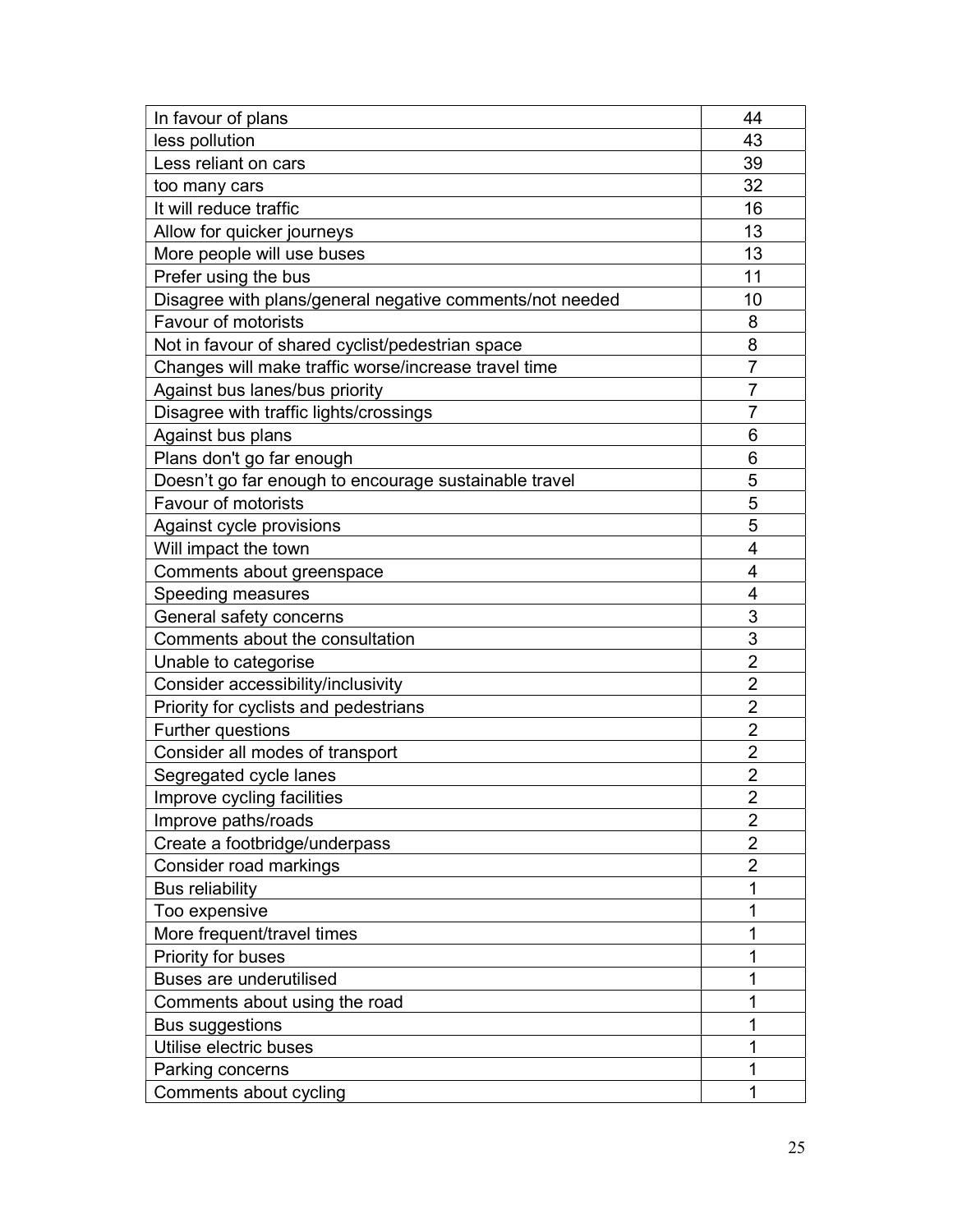| Comments about users of the road  |  |
|-----------------------------------|--|
| <b>Bus facilities</b>             |  |
| Concerns about the works          |  |
| Create cycle parking              |  |
| Outside of scope for consultation |  |

Q33: Our ambition is to encourage more people to travel on foot by proposing to widen footpaths, and providing more opportunities for people to cross, along the route between the Park and Ride at Askham Bar and York city centre.

#### Please tell us how you feel about this ambition?

 $(n = 491)$ 



#### Q34: Please tell us the key reason why you feel this way about the walking proposals:

 $(n = 290)$ 

| Theme                                                    | <b>Amount</b> |
|----------------------------------------------------------|---------------|
| Disagree with plans/general negative comments/not needed | 55            |
| Prefer to walk or cycle                                  | 41            |
| Improve paths/roads                                      | 28            |
| General safety concerns                                  | 24            |
| Walking is too far                                       | 19            |
| Not in favour of shared cyclist/pedestrian space         | 17            |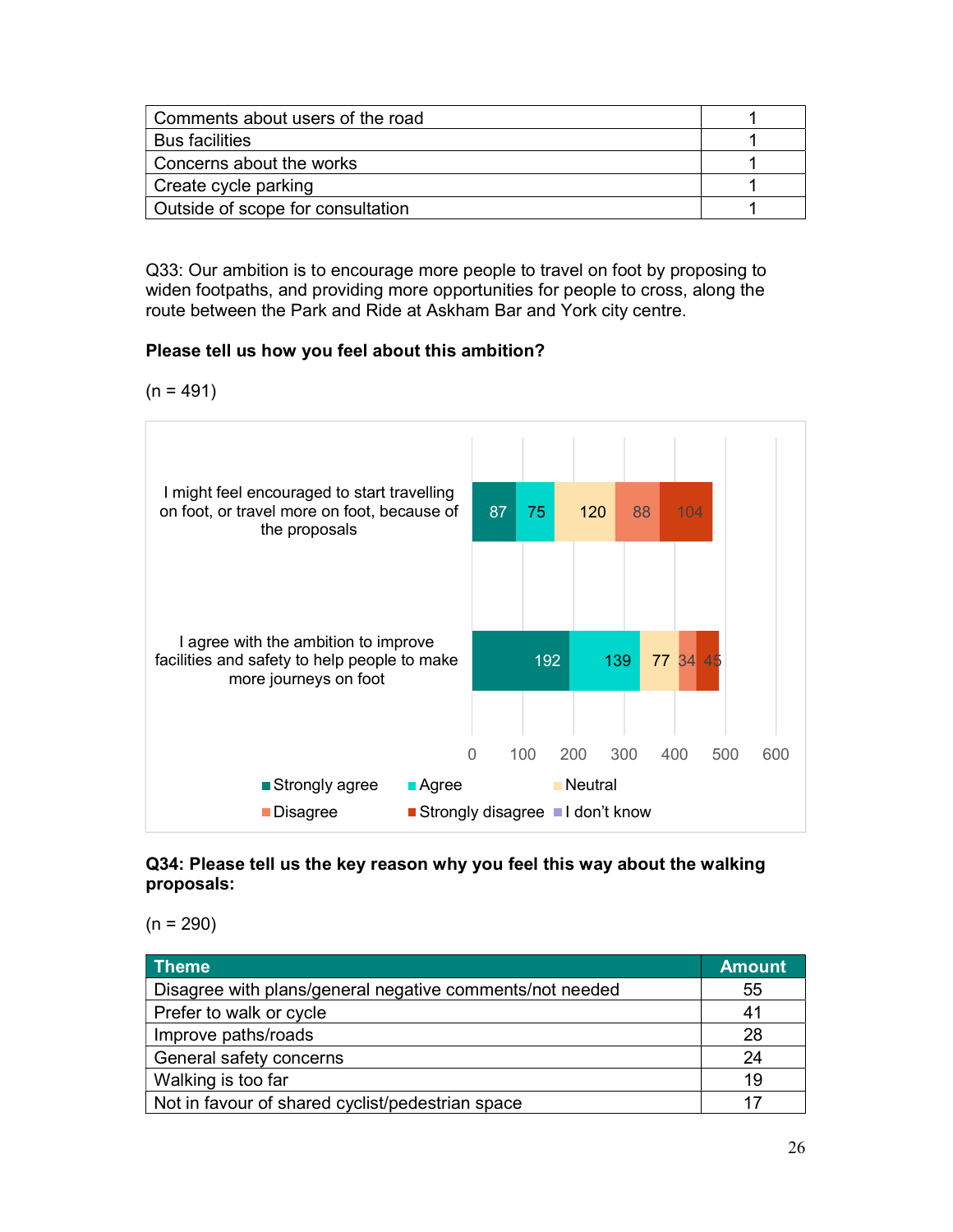| Consider accessibility/inclusivity                   | 17             |
|------------------------------------------------------|----------------|
| Promotes health benefits                             | 13             |
| Disagree with traffic lights/crossings               | 10             |
| In favour of improved crossings/traffic signals      | 8              |
| Changes will make traffic worse/increase travel time | 6              |
| Unable to categorise                                 | 6              |
| Changes won't encourage people to walk               | 6              |
| Changes would encourage people to walk               | 6              |
| In favour of plans                                   | 5              |
| less pollution/better for the environment            | 4              |
| Unpleasant walk                                      | $\overline{4}$ |
| Prefer not to walk                                   | 3              |
| Walking is good                                      | 3              |
| Less reliant on cars                                 | $\overline{2}$ |
| Will create more pollution                           | $\overline{2}$ |
| Comments about greenspace                            | $\overline{2}$ |
| Speeding measures                                    | $\overline{2}$ |
| Priority for cyclists and pedestrians                | $\overline{2}$ |
| Prefer to use a car                                  | $\overline{2}$ |
| General walking comments                             | $\overline{2}$ |
| Plans don't go far enough                            | 1              |
| Against cycle provisions                             | 1              |
| Comments about users of the road                     | 1              |
| Buses aren't practical                               | 1              |
| Can't use the park and ride car park if you walk     | 1              |
| Make walking/cycling/public transport easier         | 1              |

#### Q35: If you have anything else you'd like to tell us about this scheme, please let us know in the space below:

Please note – this question was added to the survey after feedback received halfway through the consulation

 $(n = 111)$ 

| <b>Theme</b>                                             | <b>Amount</b> |
|----------------------------------------------------------|---------------|
| Disagree with plans/general negative comments/not needed | 27            |
| General safety concerns                                  | 13            |
| Changes will make traffic worse/increase travel time     | 11            |
| Segregated cycle lanes                                   | 10            |
| Disagree with traffic lights/crossings                   | 8             |
| Comments about the consultation                          | 8             |
| In favour of plans                                       | 8             |
| Against bus plans                                        |               |
| Comments about greenspace                                | 6             |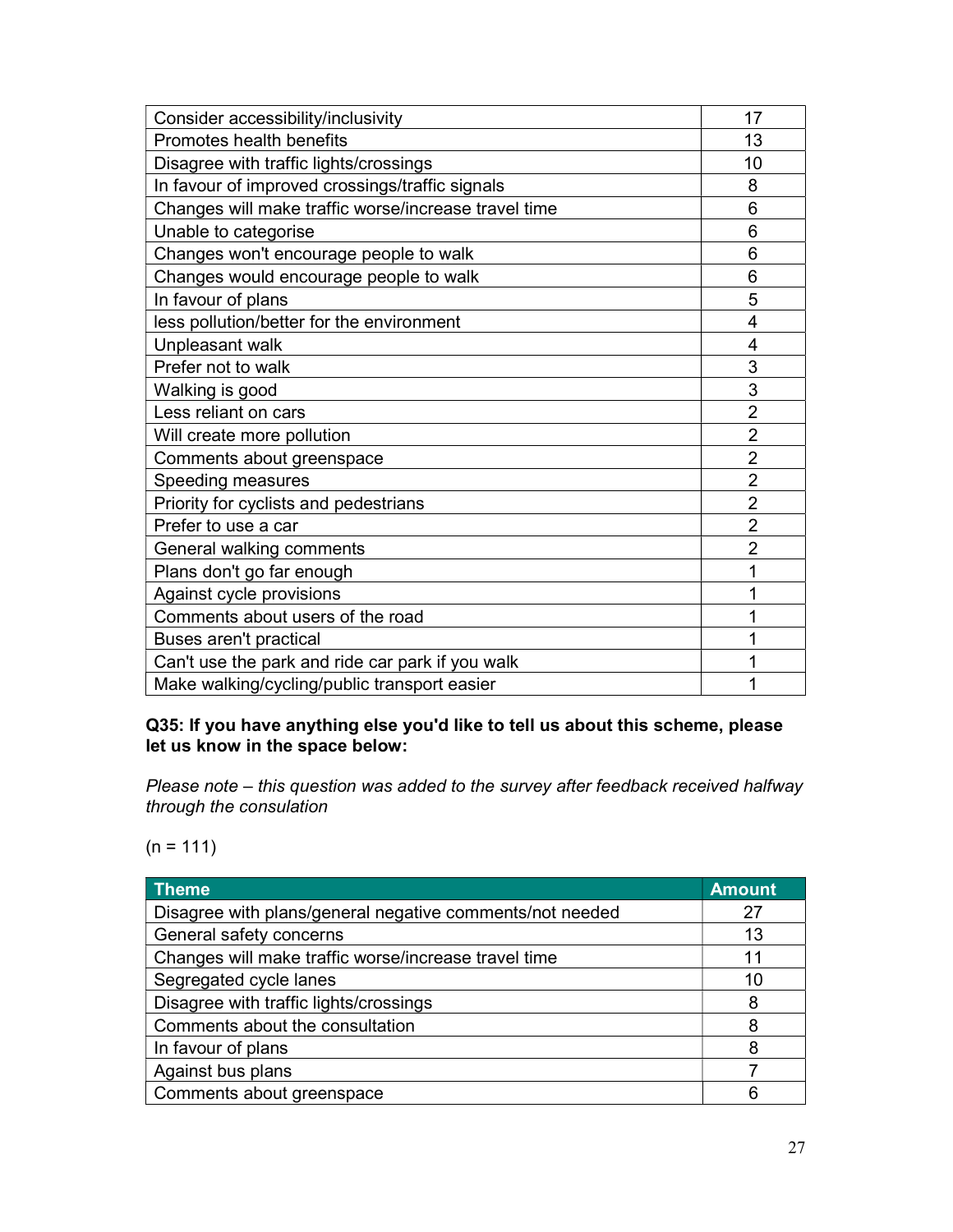| Not in favour of shared cyclist/pedestrian space      | 6              |
|-------------------------------------------------------|----------------|
| Improve paths/roads                                   | 6              |
| In favour of improved crossings                       | 5              |
| Create a footbridge/underpass                         | 5              |
| Priority for cyclists and pedestrians                 | 5              |
| Speeding measures                                     | 4              |
| Improve cycling facilities                            | 4              |
| Against bus lanes/bus priority                        | 4              |
| Consider accessibility/inclusivity                    | 3              |
| Unable to categorise                                  | 3              |
| Concerns about the works                              | 3              |
| <b>Favour of motorists</b>                            | $\overline{2}$ |
| Plans don't go far enough                             | $\overline{2}$ |
| Doesn't go far enough to encourage sustainable travel | $\overline{2}$ |
| Parking concerns                                      | $\overline{2}$ |
| Consider all modes of transport                       |                |
| Consider road markings                                |                |
| <b>Further questions</b>                              |                |

## About you

Q36: Do you identify as...? ( $n = 495$  responses)

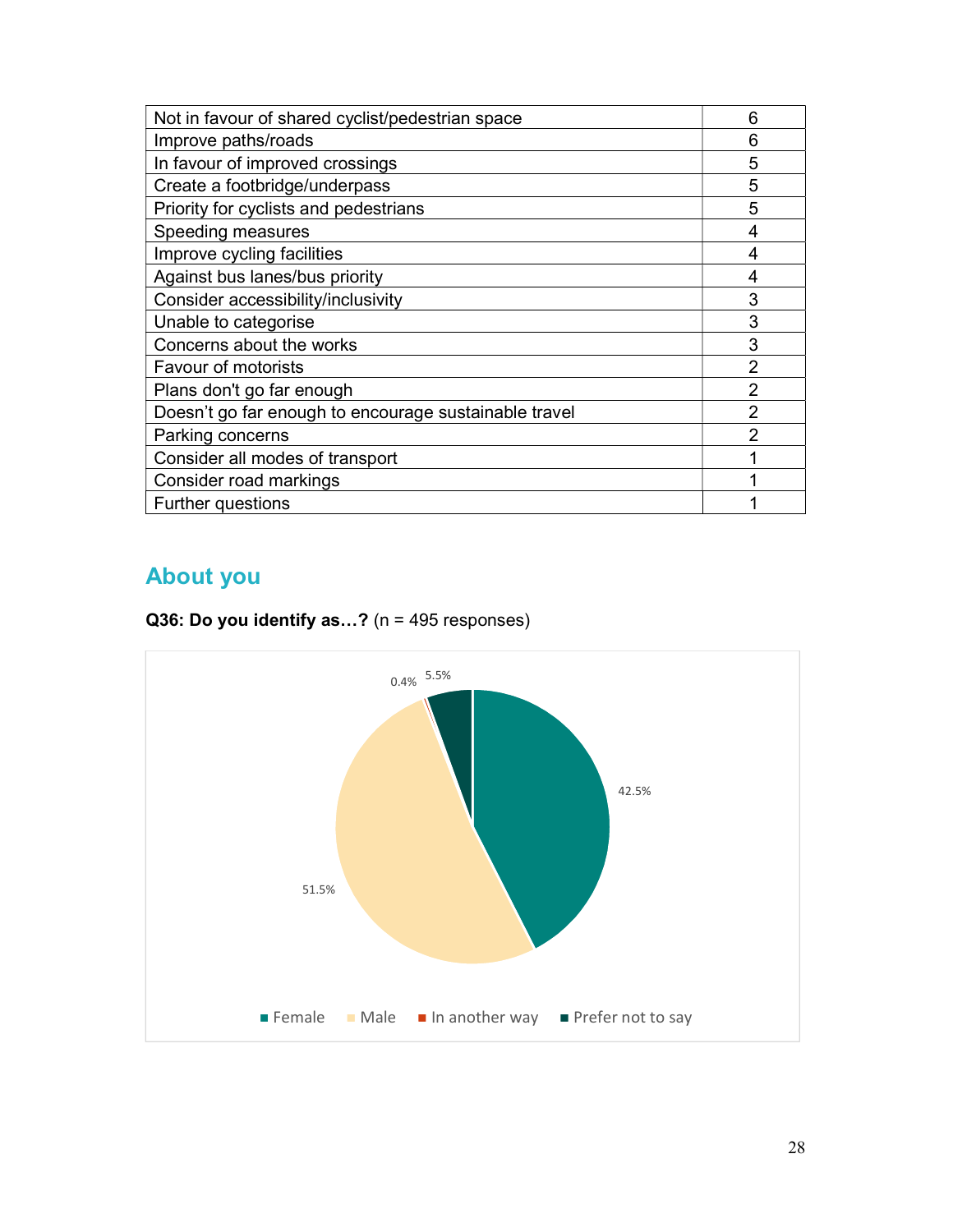

Q37: Which age category do you fall within? (n = 497 responses)

Q38: Are your day-to-day activities limited because of a health problem or disability which has lasted, or is expected to last, at least 12 months?  $(n = 496$  responses)

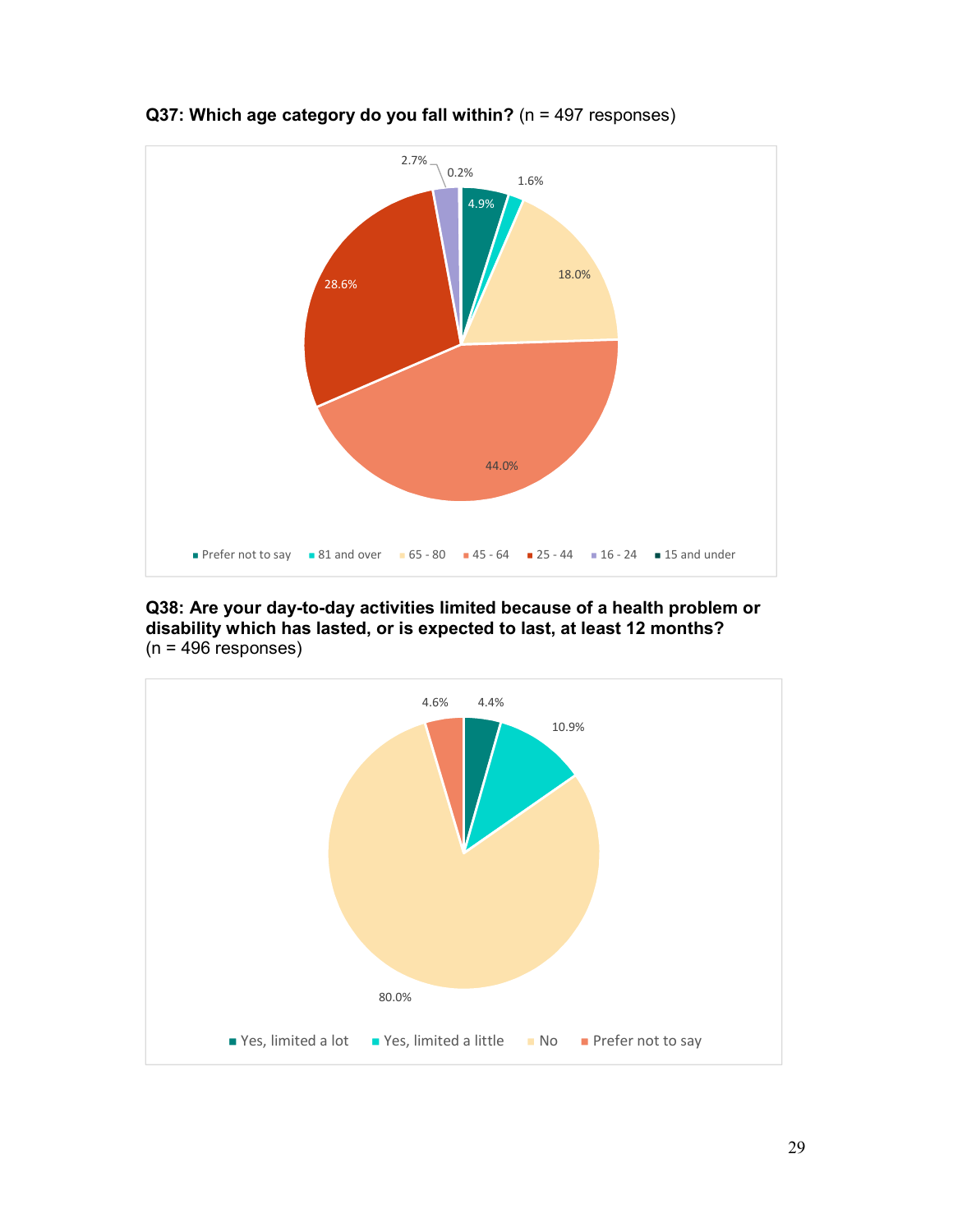

#### Q39: What is your ethnic origin? ( $n = 494$  responses)

Other (2): White English; British in the main.





 $Q41$ : How did you find out about this consultation? (n = 503 responses)

Other (10): Nextdoor Woodthorpe. Someone on Tadcaster Road posted it asking us to have our say to stop what you are doing or agree; Nextdoor; Nextdoor; Press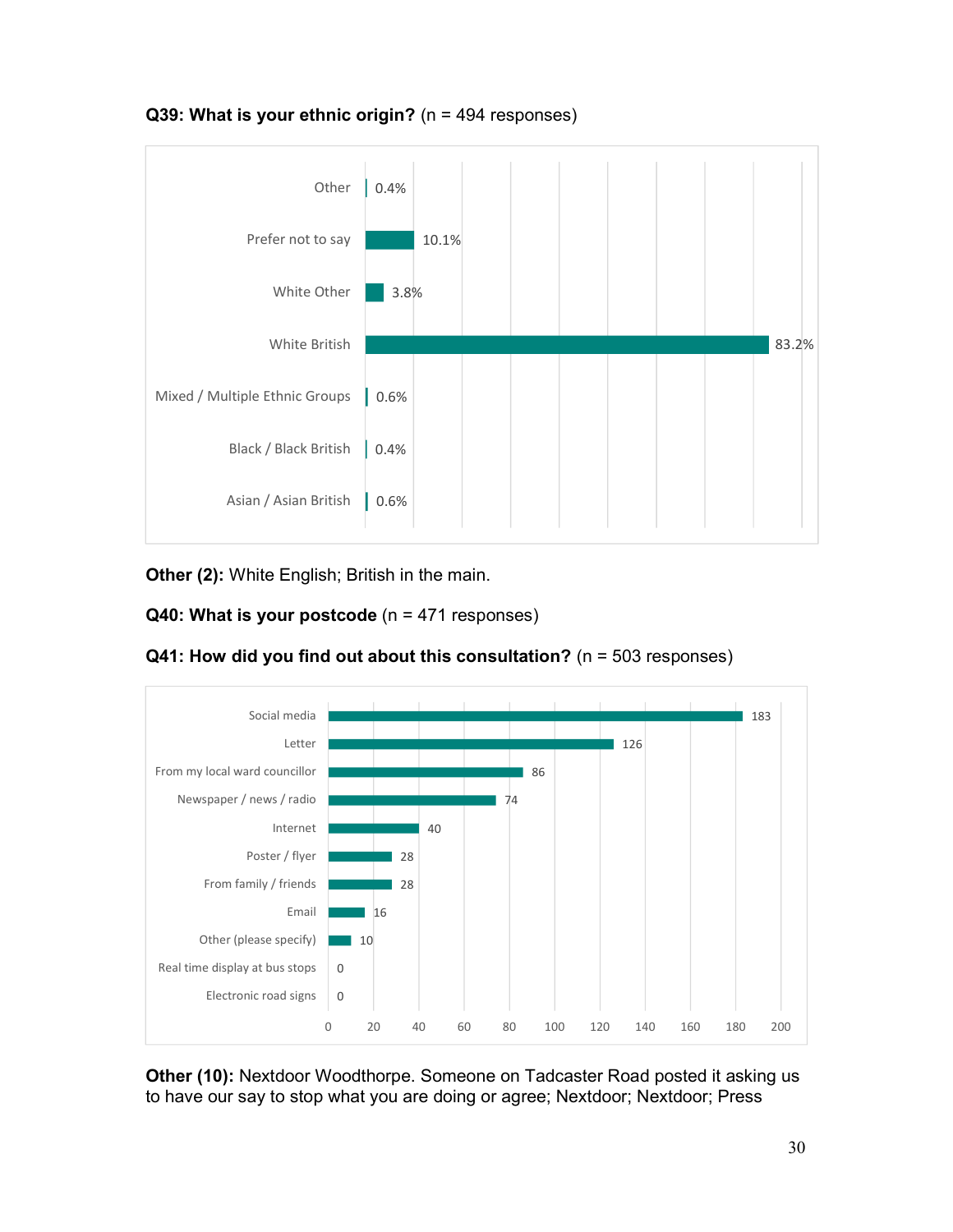website + info circulated by Cycling UK (CTC) members; Work; York Cycle Campaign; From York Environment Week; York Cycle Campaign; Briefing from CYC officers.

## Feedback on the consultation

Q42: Please tell us how far would you agree with the following statements on the consultation?

 $(n = 503)$ 

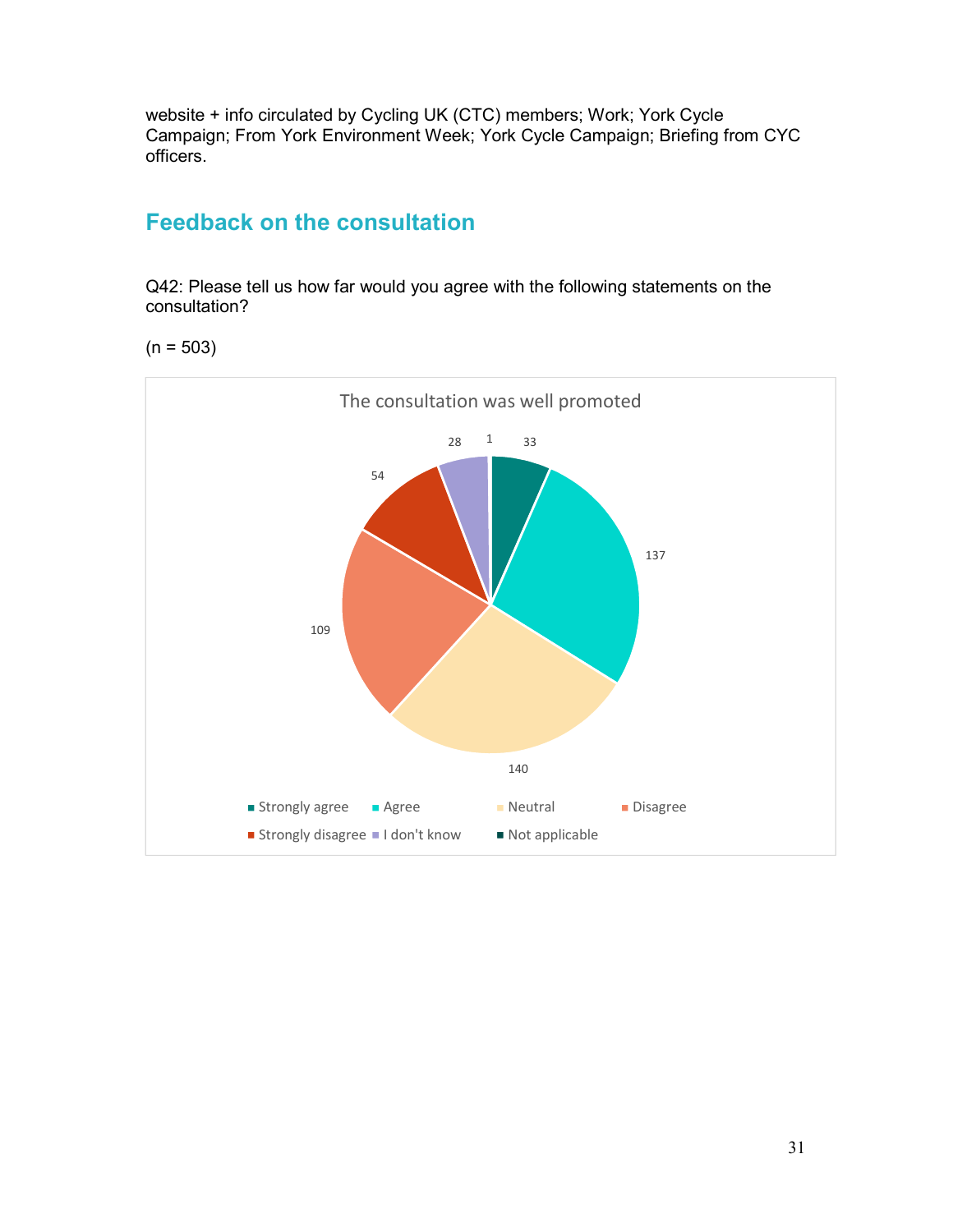